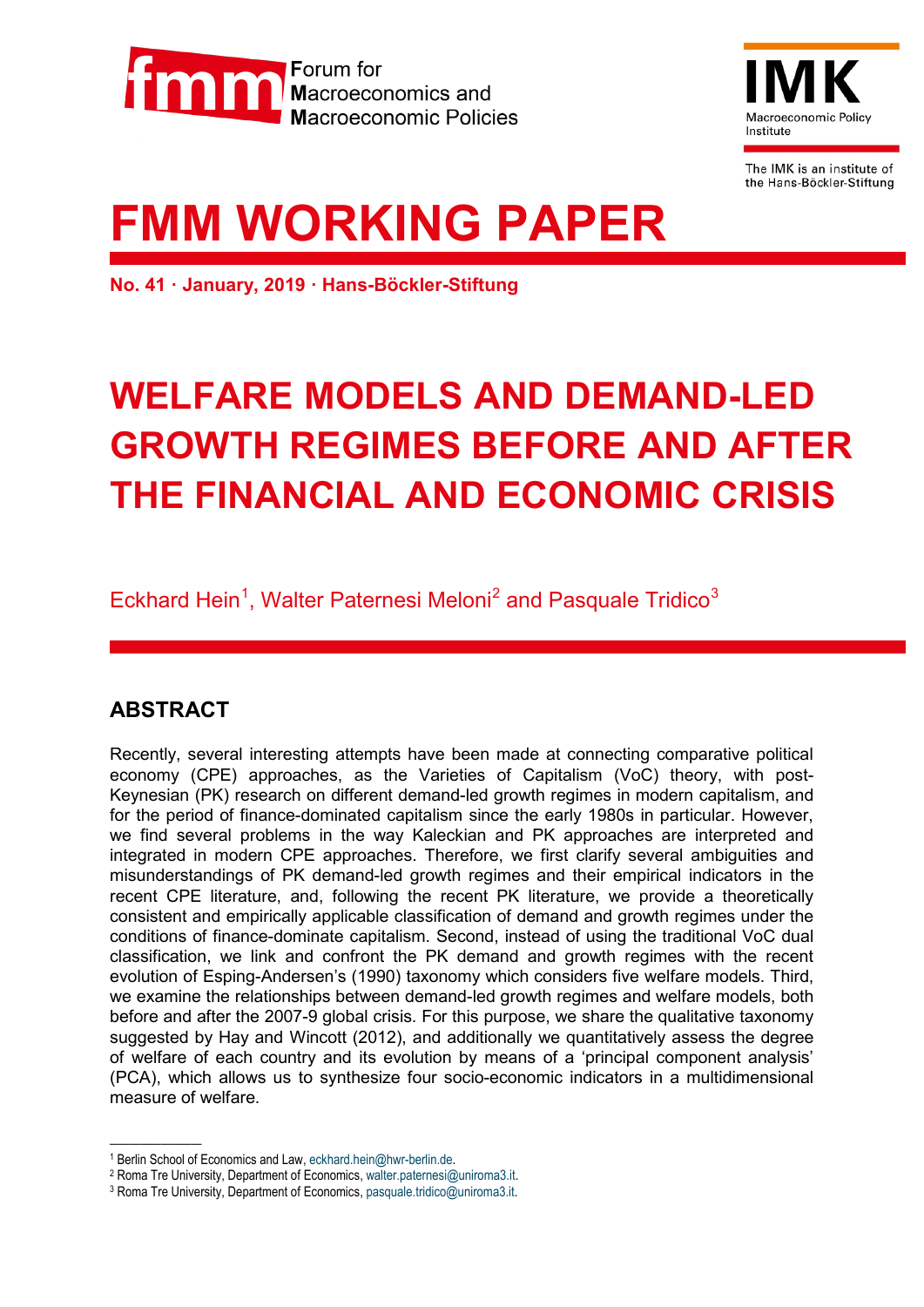## **Welfare models and demand-led growth regimes before and after the financial and economic crisis[\\*](#page-1-0)**

Eckhard Hein<sup>#</sup>, Walter Paternesi Meloni $\tilde{ }$  and Pasquale Tridico $\tilde{ }$ # Berlin School of Economics and Law  $\tilde{ }$  Roma Tre University, Department of Economics

#### **Abstract**

Recently, several interesting attempts have been made at connecting comparative political economy (CPE) approaches, as the Varieties of Capitalism (VoC) theory, with post-Keynesian (PK) research on different demand-led growth regimes in modern capitalism, and for the period of finance-dominated capitalism since the early 1980s in particular. However, we find several problems in the way Kaleckian and PK approaches are interpreted and integrated in modern CPE approaches. Therefore, we first clarify several ambiguities and misunderstandings of PK demand-led growth regimes and their empirical indicators in the recent CPE literature, and, following the recent PK literature, we provide a theoretically consistent and empirically applicable classification of demand and growth regimes under the conditions of finance-dominate capitalism. Second, instead of using the traditional VoC dual classification, we link and confront the PK demand and growth regimes with the recent evolution of Esping-Andersen's (1990) taxonomy which considers five welfare models. Third, we examine the relationships between demand-led growth regimes and welfare models, both before and after the 2007-9 global crisis. For this purpose, we share the qualitative taxonomy suggested by Hay and Wincott (2012), and additionally we quantitatively assess the degree of welfare of each country and its evolution by means of a 'principal component analysis' (PCA), which allows us to synthesize four socio-economic indicators in a multidimensional measure of welfare.

**Keywords**: Demand-led growth, welfare models, comparative political economy, post-Keynesian economics, Varieties of Capitalism.

**JEL classification:** E02, P16, P51

**Contact:**

 $\overline{a}$ 

Eckhard Hein: [eckhard.hein@hwr-berlin.de](mailto:eckhard.hein@hwr-berlin.de) Walter Paternesi Meloni: [walter.paternesi@uniroma3.it](mailto:walter.paternesi@uniroma3.it) Pasquale Tridico: [pasquale.tridico@uniroma3.it](mailto:pasquale.tridico@uniroma3.it)

<span id="page-1-0"></span><sup>\*</sup> For helpful research assistance we would like to thank Riccardo Pariboni and Ryan Woodgate, and for editing assistance we are grateful to Sophie-Dorothee Rotermund.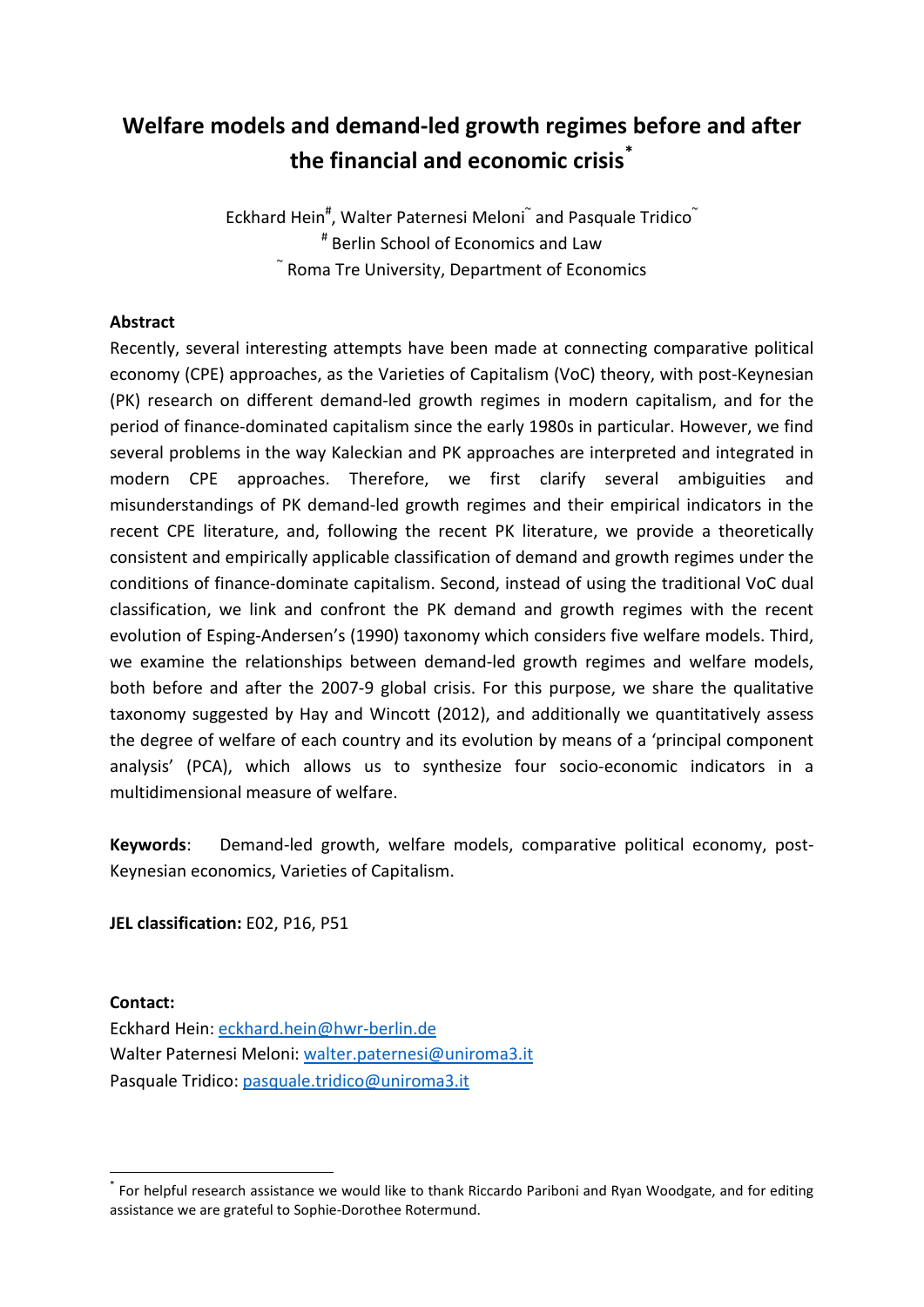#### **1. Introduction**

 $\overline{a}$ 

Recently, several interesting attempts have been made at connecting comparative political economy (CPE) approaches, as the Varieties of Capitalism (VoC) theory, with post-Keynesian (PK) research on different demand-led growth regimes in modern capitalism, and for the period of finance-dominated capitalism since the early 1980s in particular.

On the one hand, CPE authors have tried to enrich and dynamise their structural supply-side, mainly microeconomic analysis and to overcome the rather static categories of the VoC approach, in particular the dualism of 'coordinated market economies' (CME) and 'liberal market economies' (LME) (Hall and Soskice 2001), by means of explicitly introducing distribution and aggregate demand considerations in the tradition of Michal Kalecki and in line with PK theories. In particular the contribution by Baccaro and Pontusson (2016) has been praised in this respect (Martin 2016; Piore 2016; Streeck 2016), arguing that the PK distinction between profit- and wage-led demand and growth regimes, on the one hand, and between consumption-driven and export-driven regimes, on the other, questions the relevance of the VoC distinction between CMEs and LMEs for the period prior to the 2007-9 financial and economic crisis.

On the other hand, PK authors, like Behringer and van Treeck (2017), have recently made use of the VoC approach in order to explain the different dynamics of macro-variables (consumption and net exports), which have generated debt-led consumption-driven and export-driven regimes before the recent crises. However, for this purpose they take the CME and LME distinction contained in the VoC theory for granted.

We appreciate this recent line of research and the implied cross-fertilisation of different research traditions in social sciences, here CPE and PK, and we hold that this is the future way to go in order to provide a coherent alternative to orthodox mainstream economics (Hein 2017a). However, carefully scrutinizing the recent contributions, we find several problems in the way Kaleckian and PK approaches are interpreted and integrated in modern CPE approaches, as in Baccaro and Pontusson (2016) and in the internal critique by Hope and Soskice (2016). Furthermore, also the uncritical integration of the VoC regimes (CME and LME) into modern PK work, as in Behringer and van Treeck (2017) for example, poses some problems, if we take the internal CPE critique seriously, at least in principle. Finally, the recent contributions have focused exclusively on the pre-crisis developments and we think it is time to take the crisis and post-crisis evolvements of regimes into account, too. $1$ 

The contribution of our paper is thus threefold. First, we clarify several ambiguities and misunderstandings of PK demand-led growth regimes and their empirical indicators in the recent CPE literature, and, following the recent PK literature (Dodig et al. 2016; Hein 2012; Hein et al. 2016), we provide a theoretically consistent and empirically applicable classification of demand and growth regimes under the conditions of finance-dominated

<span id="page-2-0"></span> $1$  An exception is the work by Stockhammer and Ali (2018), which has investigated feasible similarities between VoC and PK explanations of the Eurozone crisis. However, they conclude to have found "profound analytical differences" (Stockhammer and Ali 2018, p. 364). Finally, for these authors "the Euro crisis has laid bare the weak macroeconomic foundations of VoC and its lack of an adequate treatment of finance" (Stockhammer and Ali 2018, p. 365).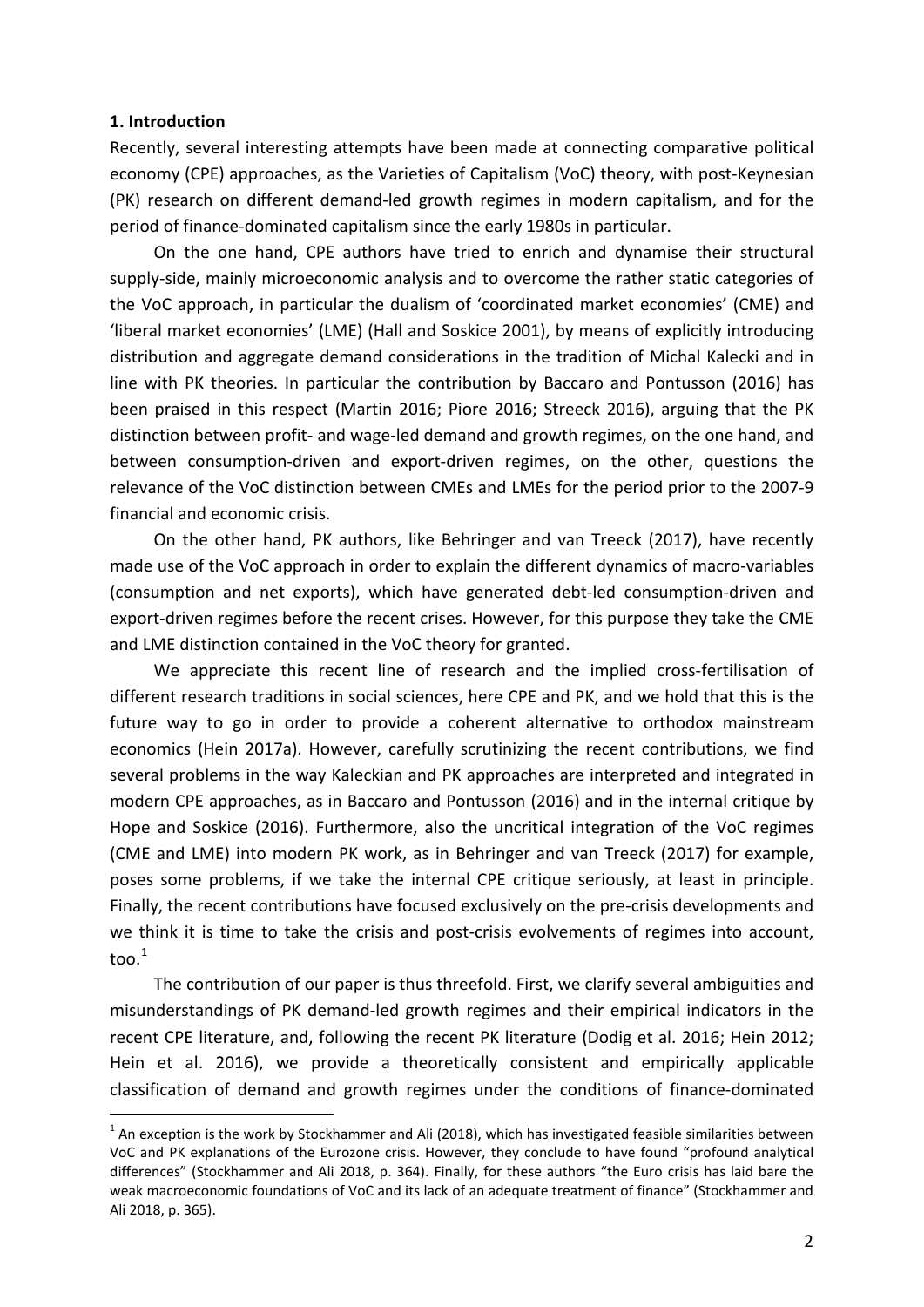capitalism. We distinguish four regimes, i.e. 1) an export-led mercantilist regime, 2) a weakly export-led regime, 3) a domestic demand-led regime, and 4) a debt-led private demand boom regime.

Second, instead of using the traditional VoC classification which considers only two regimes (CME and LME), we link and confront the PK demand and growth regimes with the recent evolution of Esping-Andersen's (1990) taxonomy. Specifically, our analysis involves the taxonomy stemming from Hay and Wincott (2012) which considers five welfare models: 1) the Anglo-Saxon/Liberal model, 2) the Continental European/Corporative model, 3) the Mediterranean model, 4) the Scandinavian model, and 5) the Central and Eastern European (CEEC) model.

Third, we examine the relationships between demand-led growth regimes and welfare models, both before and after the recent crisis, i.e. for the 2000-2008 and the 2009-2016 period. In particular, we are interested in the changes and dynamics of regimes that can be observed in the post-crisis as compared to the pre-crisis period. Here, in addition to share the qualitative classification based on Hay and Wincott (2012), we set forth an original quantitative analysis: specifically, for each country in our panel we analyse four variables representing particular aspects of welfare (trade union density, labour market flexibility, public social spending, income redistribution effectiveness) and we synthesize them by means of a 'principal component analysis' (PCA) with a view to compute a composite measure of welfare. This juxtaposition brings out some interesting implications, theoretically and conceptually for the analysis of different welfare systems and their interaction with demand-led growth regimes and macro-economically and politically for the potential instabilities of these regimes.

The paper is organised as follows. In Section 2 we review some of the recent contributions in the area of linking CPE with PK approaches and point out the achievements but also the shortcomings. Then we outline our alternative conceptual foundation both with respect to the welfare models in Section 3 and with respect to the demand-led growth regimes under the conditions of finance-dominated capitalism in Section 4. Thereafter in Section 5 we examine the relationships between the demand-led growth regimes and the welfare models both before and after the recent crisis for a set of 30 OECD countries. With respect to the welfare models we consider both the qualitative clusters analysis advanced by Hay and Wincott (2012) as well as our quantitative measure of welfare. Section 6 contains a summary and some conclusions.

#### **2. Some achievements and shortcomings of the current debate**

 $\overline{a}$ 

Recently, Baccaro and Pontusson (2016) have tried to introduce the PK notion of macroeconomic demand-led growth regimes into the CPE debate, which has usually been concerned with microeconomic, structural supply side characteristics of the economy when it comes to deriving different regimes.<sup>[2](#page-3-0)</sup> Applying the PK distinction between profit- and wage-led demand and growth regimes, on the one hand, and between debt-financed

<span id="page-3-0"></span> $<sup>2</sup>$  For a summary, see also the more recent Baccaro and Pontusson (2018) overview paper, which contains the</sup> same problems as Baccaro and Pontusson (2016). We will thus focus here on the original paper.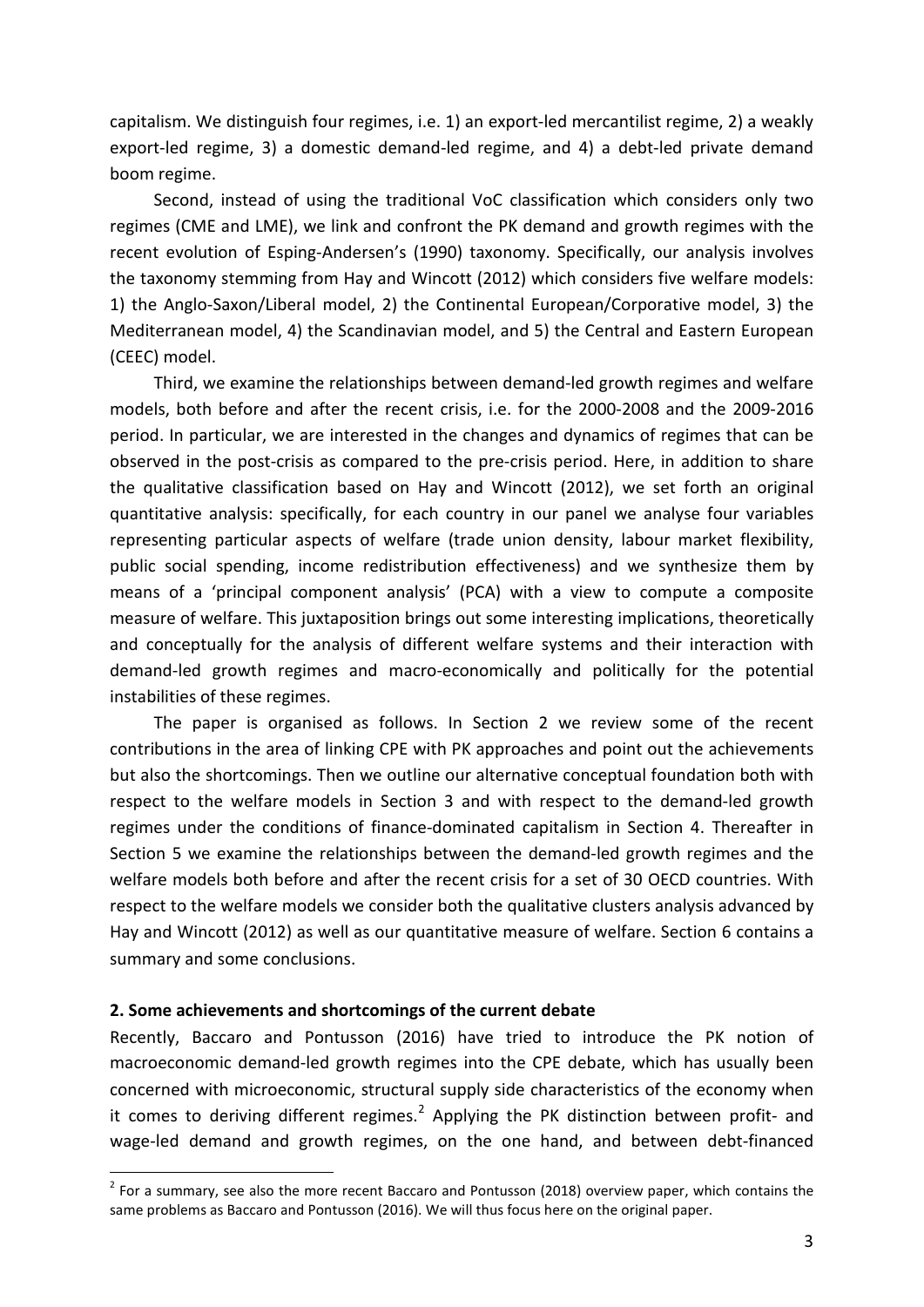consumption-driven and export-driven regimes, on the other hand, they have questioned and qualified the applicability of the dualism of CME and LME regimes in the VoC theory, in particular for the period prior to the 2007-9 financial and economic crisis.<sup>[3](#page-4-0)</sup> According to their argument, 'wage-led growth' during the Golden Age period (1950s – 1970s) of modern capitalism has been succeeded by different regimes, in particular in the period from the mid-1990s until 2008: export-led growth in Germany, debt-financed consumption-led growth in the UK, and a combination of export-led and debt-financed consumption-led growth in Sweden.<sup>[4](#page-4-1)</sup> For each of these regimes the authors find rising inequality, although to different degrees. Whereas in the UK and Sweden household income inequality, measured by the annual change in the pre-tax 90-10 earnings ratio, has risen only slightly and wage shares in GDP have fallen only modestly, if at all, Germany has witnessed a more dramatic rise in personal income inequality and a considerable fall in the wage share in the period they are considering. Whereas the UK debt-financed and consumption-led performance can be explained by financial liberalisation – and is still in line with the characteristics of a LME in the VoC terminology, the features of the German and Swedish performance are no longer following the characteristics of a CME in the VoC terminology, in particular because of the rise of inequality in Germany and the supposed difference in terms of performance among the two countries. The major reason for the latter is claimed to be found in the different structure and price elasticities of their respective exports, according to Baccaro and Pontusson (2016). The authors claim – and present seemingly convincing econometric evidence – that German exports, mainly consisting of high quality but standardised manufactured goods, have been highly price sensitive, whereas Swedish exports, mainly consisting of high quality services, have been far less price elastic. Therefore, German exports required the suppression of wages and domestic consumption demand, whereas Swedish exports did not. According to Baccaro and Pontusson (2016), the key difference between countries explaining their diverging performance is therefore to be found in the structure and price elasticity of exports.

We appreciate the attempt by Baccaro and Pontusson (2016) to link the CPE literature with the PK research on demand-led growth regimes. However, what they have presented suffers from several shortcomings and ambiguities, both at the theoretical/conceptual and the empirical level. Theoretically, the two authors have failed to distinguish the difference between wage- or profit-led demand and growth regimes from pro-labour or pro-capital distributional policies and the resulting economic developments, which Lavoie and Stockhammer (2013), to which they refer, have pointed out clearly. The wage- or profit-led distinction refers to the structural parameters of an economy determining the response of aggregate demand and growth to distributional changes (mainly saving propensities out of different types of income, responsiveness of investment, exports and imports towards distributional variables). This is different from the actual distributional and economic policies

<span id="page-4-0"></span> $3$  Piore (2016) also explicitly questions the CME – LME distinction advanced by the VoC approach for the post-World War II 'Golden Age' period of modern capitalism.

<span id="page-4-1"></span> $<sup>4</sup>$  Initially, they also considered the case of Italy without focussing on it any further, because Italy, in their view,</sup> has become a case of stagnation rather than growth.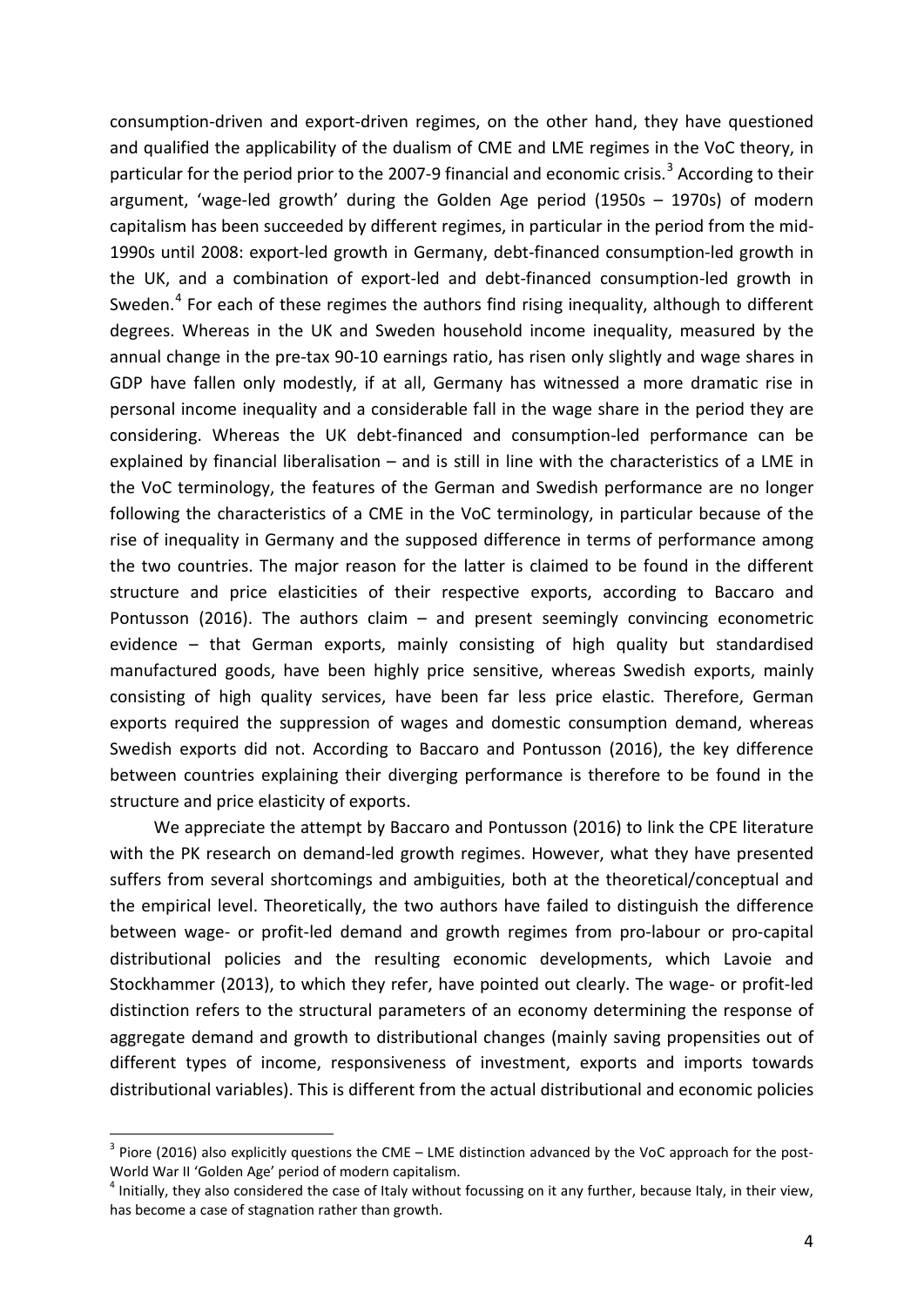being followed in a certain time period – what Baccaro and Pontusson (2016) refer to as the wage-led growth post-World War II period. Similarly, they do not consider that the distinction between debt-financed consumption-led growth and export-led growth, which they apply to the period from the mid-1990s until 2008, is not the counterpart to a wage-led growth regime, as discussed in the Kaleckian distribution and growth literature to which they refer (see Hein 2014, chapters 6-11). The distinction between debt-financed consumptionled growth and export-led growth is referring more to the policy level and less to the structural level of the underlying demand-led growth model. In other words, a country can be structurally wage-led, as has been found in most of the empirical literature for Germany, the UK, and Sweden for the here relevant period (Onaran and Obst 2016), and follow either a debt-financed consumption-led demand and growth regime or an export-led regime.<sup>[5](#page-5-0)</sup>

Empirically, the statistics Baccaro and Pontusson (2016) present in order to underline the difference between Germany and Sweden with respect to the drivers of demand growth, on the one hand, and the similarity between Sweden and UK, on the other hand, are dubious, too. They compare growth rates of exports with growth rates of private consumption and find that the former are relatively more important in Germany, whereas the latter are relatively more important in Sweden and the UK. However, this is not how the relative importance of the different demand components for GDP growth should be measured. For this purpose, we have to look at the growth contributions of the demand aggregates, i.e. at the growth contributions of private consumption (dC/Y) and of net exports (dNX/Y) in this case. Furthermore, looking only at exports without considering imports is misleading, because it might just indicate the speed of internationalisation of trade of the respective country but tells us little about the relative importance of the drivers of demand. If we calculate the share of the growth contribution of the two demand aggregates in GDP growth for the respective countries for the same period as the one considered by Baccaro and Pontusson (201[6](#page-5-1)), we obtain the results in Table 1.<sup>6</sup>

|  |  | Table 1. Relative growth contributions of private consumption and net exports in |  |  |  |  |
|--|--|----------------------------------------------------------------------------------|--|--|--|--|
|  |  | Germany, Sweden, and the UK, annual average for the period 1994-2007             |  |  |  |  |

|                           | Germany | Sweden | UΚ      |
|---------------------------|---------|--------|---------|
| $(dC/Y)/(dY/Y) = dC/dY$   | 0.38    | 0.39   | 0.78    |
| $(dNX/Y)/(dY/Y) = dNX/dY$ | 0.44    | 0.25   | $-0.09$ |

*Source: Our calculations based on European Commission data (AMECO).*

<span id="page-5-0"></span> $5$  Of course, logically, we may also have that a structurally profit-led regime may follow either a debt-financed consumption-led demand and growth regime or an export-led regime. However, in the empirical literature profit-led demand and growth regimes are exceptional cases, usually found for small open economies assuming that distributional changes take place in the single country in isolation (Hein 2014, chapter 7; Onaran and Galanis 2014; Onaran and Obst 2016).

<span id="page-5-1"></span> $6$  The growth contributions of the demand for private consumption, public consumption, investment, and net exports sum up to GDP growth. The relative growth contributions of these demand aggregates sum up to one (or to 100 percent).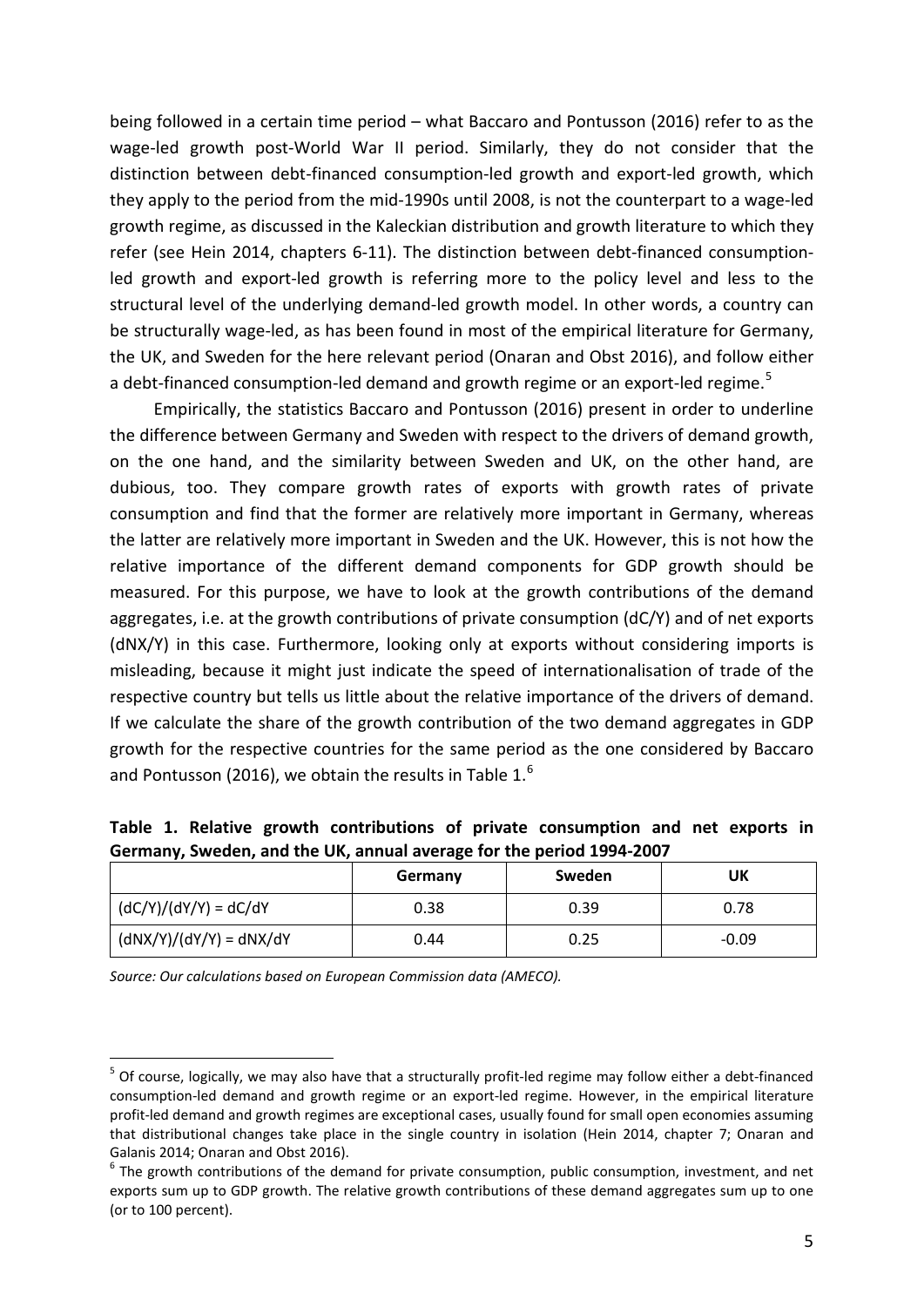As can clearly be seen, the seeming difference between Germany and Sweden and the seeming similarity between Sweden and the UK regarding the drivers of growth pointed out by Baccaro and Pontusson (2016) both disappear, and we obtain similar patterns for Germany and Sweden, on the one hand, and the UK, on the other. For Germany and Sweden we have similar relative growth contributions of private consumption and considerably positive, in Germany more than in Sweden, growth contribution of net exports. In the UK, on the contrary, the growth contribution of private consumption has double the weight of what we have in Germany and Sweden, and the growth contribution of net exports is negative.

Finally, the econometrics Baccaro and Pontusson (2016) provide in order to make their point of high price elasticity of German exports is full of problems, as also pointed out by Hope and Soskice (2016). They have not included any control variables into their twovariable linear regressions, which also suffer from serious endogeneity problems. Furthermore, they do not acknowledge and discuss the rich recent econometric literature which has found just the opposite of what they claim: a low and probably even decreasing price elasticity of German exports which indicates high product quality and high non-price competitiveness. [7](#page-6-0)

Their empirical critique of the attempts by Baccaro and Pontusson (2016) has induced Hope and Soskice (2016) to defend the traditional VoC distinction, acknowledging that there may be gradual differences within groups, i.e. here between Germany and Sweden in the group of CMEs. But generally they hold that the export-led countries belong to the CME group, while the consumption-led countries belong to the LME group. From their critique Hope and Soskice (2016) furthermore conclude that the PK distinction between different demand-led growth regimes is under-complex and inferior to the Carlin and Soskice (2015) macro-model and thus redundant, mainly because the PK approach is lacking a consideration of the supply side and of the macroeconomic policy dimension in their opinion. This view is simplistic and largely biased. The authors should have looked at recent PK (text-)books and academic papers (see for example Hein 2017a; Hein and Stockhammer 2011; Lavoie 2014) which demonstrate that PKs have addressed the short-run supply side constraints in their theories of conflict inflation and inflation barriers (or NAIRUs) and have provided rich conceptions and analyses of macroeconomic policies, both theoretically and empirically; for example, Hein and Truger (2009) have even provided a post-Keynesian/Kaleckian based analysis of the macroeconomic policy regimes in Germany, Sweden, and the UK covering the period from the 1996 until 2006. $8$  Apart from this ignorance regarding post-Keynesian/Kaleckian work, the Hope and Soskice (2016) contribution suffers from the same theoretical/conceptual misunderstanding as Baccaro and Pontusson (2016), i.e. not

<span id="page-6-0"></span> $^7$  See the empirical studies referred to in Hope and Soskice (2016), as well as Heinze (2018), Kollmann et al. (2014), Onaran and Galanis (2014), Onaran and Obst (2016), Stockhammer et al. (2011), and Storm and Naastepad (2015).<br><sup>8</sup> Although this kind of ignorance with respect to PK work is widespread in the neoclassical and new Keynesian

<span id="page-6-1"></span>mainstream of the academic discipline, in the case of Hope and Soskice (2016) it is nonetheless somewhat surprising. Soskice, together with Carlin (Carlin and Soskice 2009), has contributed to a book edited by Fontana and Setterfield (2009), which contains several chapters by PK authors which exactly do what Hope and Soskice (2016) claim to be missing from PK analysis.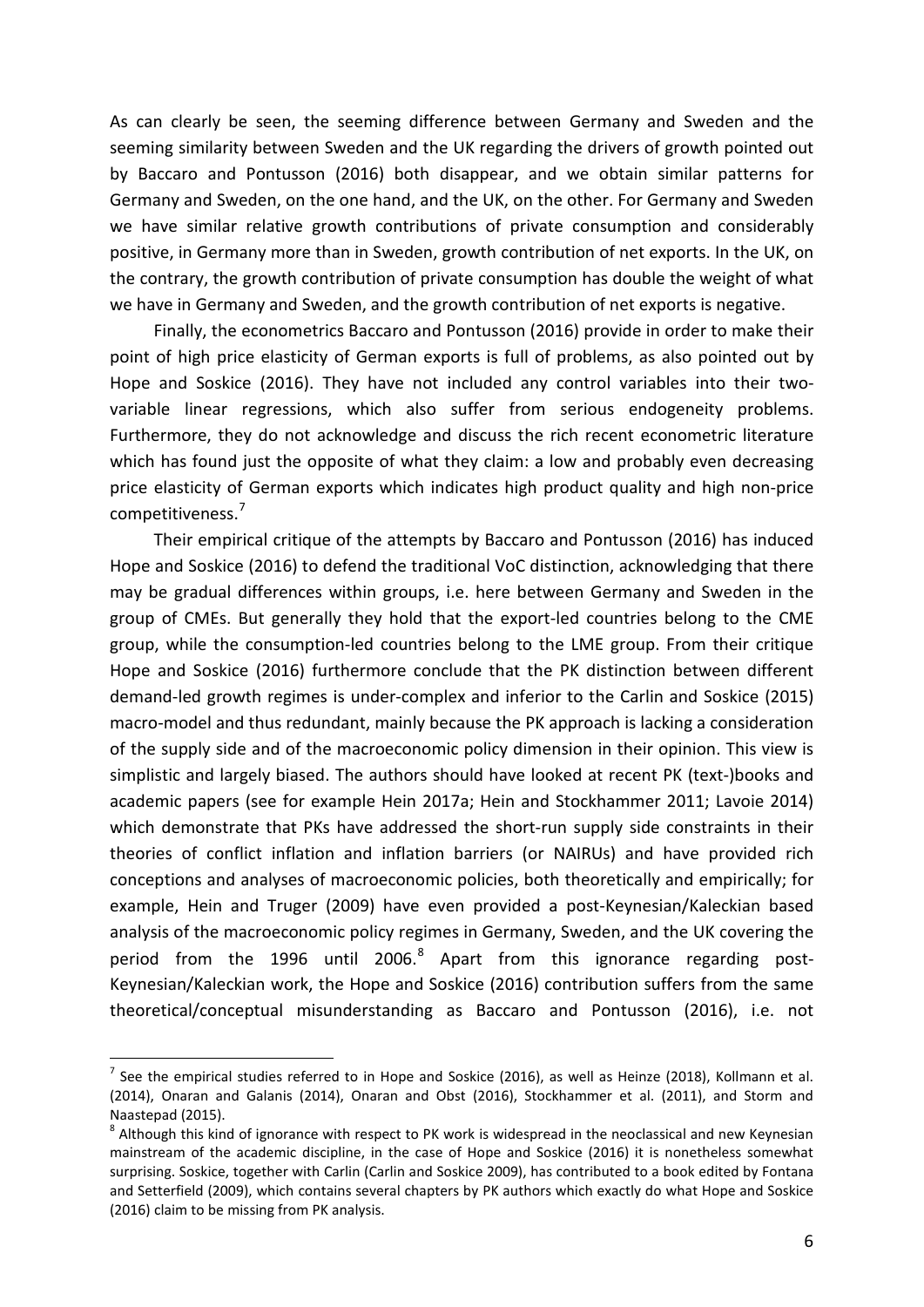distinguishing the difference between a wage- or profit-led demand and growth regime determined by structural demand-side parameters of the economy, on the one hand, from economic developments and policy orientations based on these regimes, on the other.

From a PK perspective, Behringer and van Treeck (2017) have recently made use of the VoC approach in order to explain the different dynamics of macro-variables (consumption and net exports), which have generated debt-led consumption-driven and export-driven regimes before the recent crises. In their view, it is the type of redistribution which determines the demand regime in their data set of 18 OECD countries for the period from 1981 until 2007. For countries with a fall in the wage share, but only small increases in household income inequality and only slight increases in top income shares, they find the dominance of an export-led regime with current account surpluses in their panel estimations. In countries with considerable increases in top income shares, and with a more stable functional income distribution, they obtain current account deficits and the dominance of a debt-financed consumption-led regime due to the dominance of relative rather than absolute income concerns for the determination of consumption expenditures.<sup>[9](#page-7-0)</sup> In order to explain the different types of redistribution, they refer to the VoC distinction between CMEs and LMEs. They argue that in CMEs with a high degree of wage bargaining coordination, trade unions have agreed to accept wage moderation in order to improve export performance, but have prevented wage and income dispersion to increase, which then has given rise to the export-led regime with current account surpluses. However, LMEs with weak trade unions have seen a rise in top incomes and top management salaries, which stabilised the wage share in the national accounts but provided the foundations for the relative income hypothesis to take effect, thus generating a credit-financed debt-led consumption regime with current account deficits. Although we see the merits in looking at the type of redistribution in order to explain the different demand regimes and to link this with the social and institutional structures of the economy, we feel that their line of reasoning is somewhat incomplete. For the relative income hypothesis and debt-financed consumption to take effect, we do not only need an increase in income inequality but also the desire of households to go into debt for consumption purposes and thus the related demand for credit, as well as the willingness of the financial sector to supply this hardly creditworthy demand for credit. This means we need a broader institutional analysis in order to identify the conditions for the relative income hypothesis to take effect, both with respect to the development of the different types of redistribution and with respect to the concomitant consumption behaviour. For this purpose, the CME/LME distinction from the VoC approach applied by Behringer and van Treeck (2017) seems to be too simple and thus hardly adequate, as Stockhammer and Ali (2018) have argued.

Apart from the conceptual and empirical shortcomings of the contributions reviewed so far, we have seen that these contributions are all focusing on the pre-crisis period and have not yet looked at regime change in the course of and after the crisis. These are the reasons why in what follows, we will first provide an alternative approach at linking demand-

<span id="page-7-0"></span> $9$  On the relative income hypothesis see Duesenberry (1949) and recently Frank et al. (2014).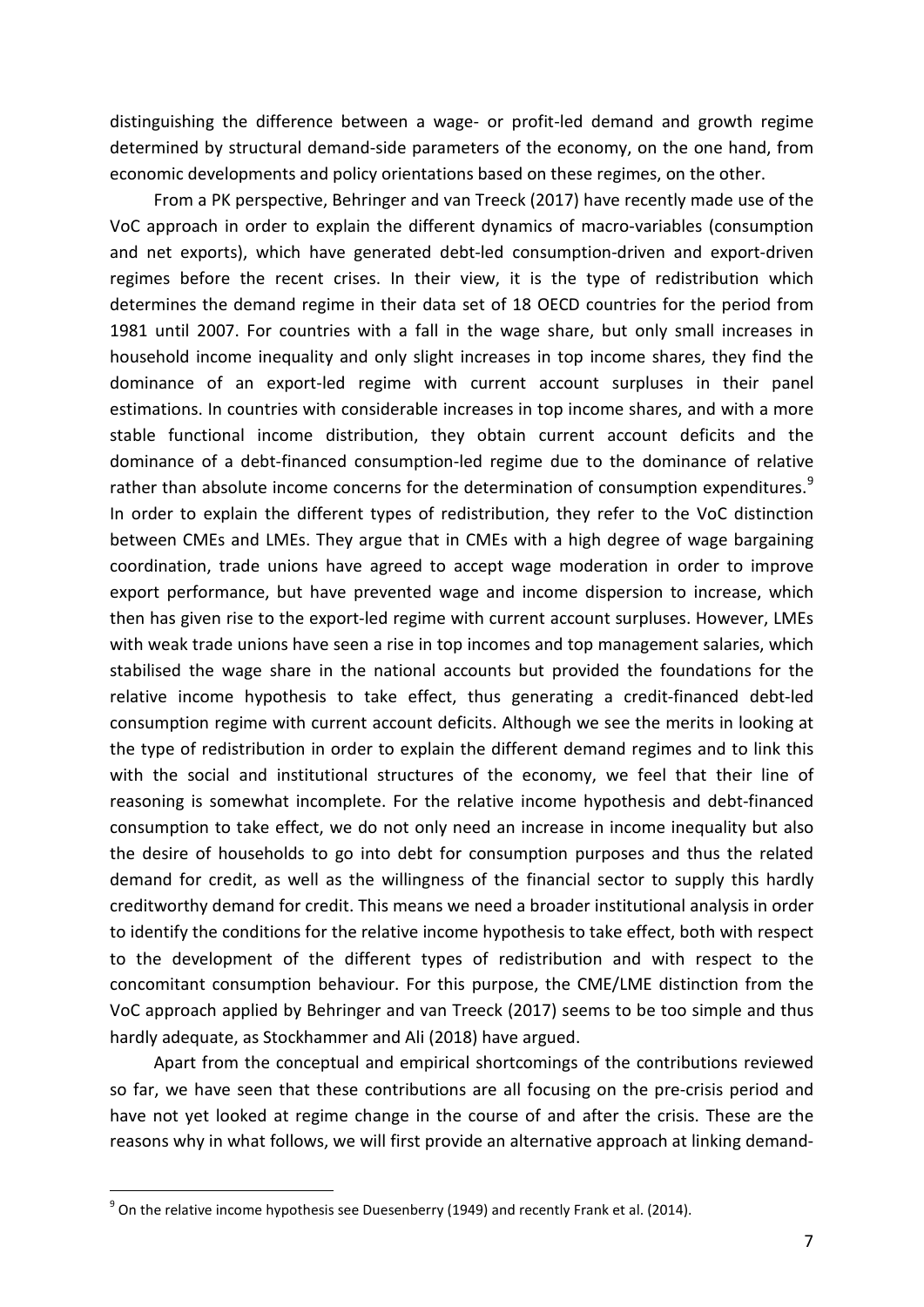led growth regimes with socio-institutional welfare models for the period of financedominated capitalism, and then examine the changes which can be observed comparing preand post-crisis periods.

#### **3. Concepts of welfare models**

 $\overline{a}$ 

Empirical and theoretical socio-economic studies are often based on the identification of country clusters sharing similar features in terms of welfare, with a view to assess whether the relationships between welfare provision and macroeconomic outcomes vary among different models. In this regard the welfare model taxonomy in the tradition of Esping-Andersen (1990) provides an alternative to the VoC approach. In this approach, originally socio-economic models were divided into three groups, namely the Liberal model (including the Anglo-Saxon countries), the Conservative/Corporative model (comprising Continental European countries), and the Social-Democratic model (principally representing Scandinavian countries). Albeit methodologically still very relevant,<sup>[10](#page-8-0)</sup> this grouping was based on evidence before the 1990s. Then, with a view to include recent trends, Hay and Wincott (2012) made some adjustments and proposed a slightly new classification which takes into consideration the evolution of the models since the 1990s. They extended the Esping-Andersen classification to five models by adding the Mediterranean group<sup>[11](#page-8-1)</sup> and the Central and Eastern European Countries (CEEC) group, claiming that strong differences are observed in these new clusters as compared to the traditional ones. Mediterranean countries tend to concentrate social spending on older people (pensions) and to protect the employment status of workers as a priority over providing unemployment insurance for people who lose their job (Sapir 2006). In CEEC countries, the levels of welfare provision are, in general, significantly lower than in Continental Western Europe.<sup>[12](#page-8-2)</sup> Table 2 allocates the countries of the data set used in the current paper to the five welfare models.

This classification might contribute to overcome some weaknesses of the VoC approach because it provides some specific insights that are not considered in Hall and Soskice (2001). First of all, it takes into consideration not only the firm-level production side of the socio-economic process but also the social outcome side and the socio-economic institutions involved in generating this outcome. As argued by Hague and Harrop (2013), Hall and Soskice (2001) identify *Varieties of Capitalism*, while Hay and Wincott (2012) identify *Varieties of Welfare*. Furthermore, Hay and Wincott's (2012) welfare model approach considers more features than the VoC approach. Obviously, this can be due to the fact that the latter dates back to 2001, while the former explicitly pays attention to new socioeconomic patterns related to: i) the process of increasing globalisation (in terms of trade, capital mobility and labour migration) and the related processes of financialisation; ii) the

<span id="page-8-0"></span> $10$  See Emmenegger et al. (2015) for a review on the various debates spurred by Esping-Andersen's contribution.<br><sup>11</sup> The peculiarities about a sort of 'Southern European' model already emerged in Ferrera (1996).

<span id="page-8-1"></span>

<span id="page-8-2"></span> $12$  Most Central European countries emphasize social insurance more than social assistance, with the exception of Hungary, according to Nelson (2010). The Czech Republic and Slovenia show a quite generous welfare state (see Feldmann 2006), while Slovakia and Estonia took a clear neoliberal turn. For Slovakia see Šikulová and Frank (2013) and for Estonia see Thorhallsson and Kattel (2013).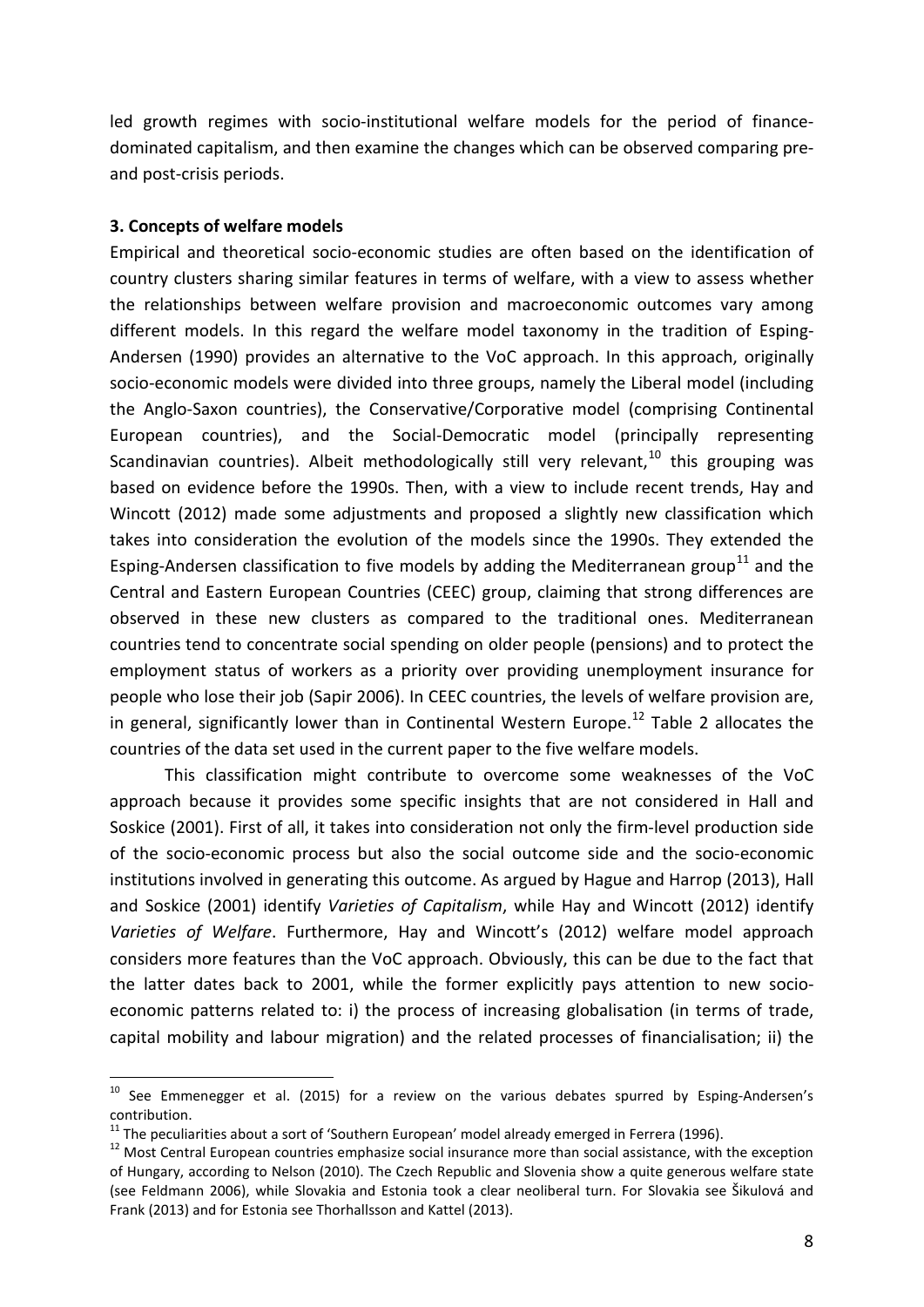importance of European economic integration; iii) the current tendency of welfare state retrenchment; iv) the 2007-9 financial and economic crisis; and v) demographic changes and welfare trajectories.

| Anglo-Saxon/Liberal                    | Australia (AU); Canada (CA); Ireland (IE); New Zealand (NZ);<br>United Kingdom (UK); United States (US).                               |
|----------------------------------------|----------------------------------------------------------------------------------------------------------------------------------------|
| Continental<br>European/Corporative    | Austria (AT); Belgium (BE); France (FR); Japan (JP); Korea (KR);<br>Netherlands (NL); Germany (DE); Switzerland (CH); Luxembourg (LU). |
| Scandinavian                           | Denmark (DK); Finland (FI); Iceland (IS); Norway (NO); Sweden (SW).                                                                    |
| <b>Central and Eastern</b><br>European | Czech Rep. (CZ); Estonia (EE); Hungary (HU);<br>Poland (PL); Slovakia (SK); Slovenia (SI).                                             |
| <b>Mediterranean</b>                   | Greece (GR); Italy (IT); Portugal (PT); Spain (ES).                                                                                    |

**Table 2. Classification of welfare models**

*Note: Welfare model classification following Hay and Wincott (2012).*

In the spirit of the welfare model approach, we will apply a multidimensional empirical perspective here. Intuitively, according to this approach countries can be clustered in different welfare models by combining public social spending and redistributive policies along with socio-economic indicators. To this purpose, we focus on four specific indicators, namely:

- trade union density;
- employment protection legislation (EPL);
- public social spending (as a share of GDP);
- redistribution effectiveness.

Trade union density has exhibited a constant decline in all welfare models under the pressure of globalisation and financialisation in the period from 2000 until 2015 considered here. However, unionization rates are still much higher in the Scandinavian model than in the others, for which they are roughly at the same level (see Figure 1). The decline in unionisation has worsened the bargaining power of workers, leading wages to stagnate, has contributed to the problems of low-pay, in-work poverty, and income inequality (Coats 2013), yet to different degrees in different welfare models, as we will see below.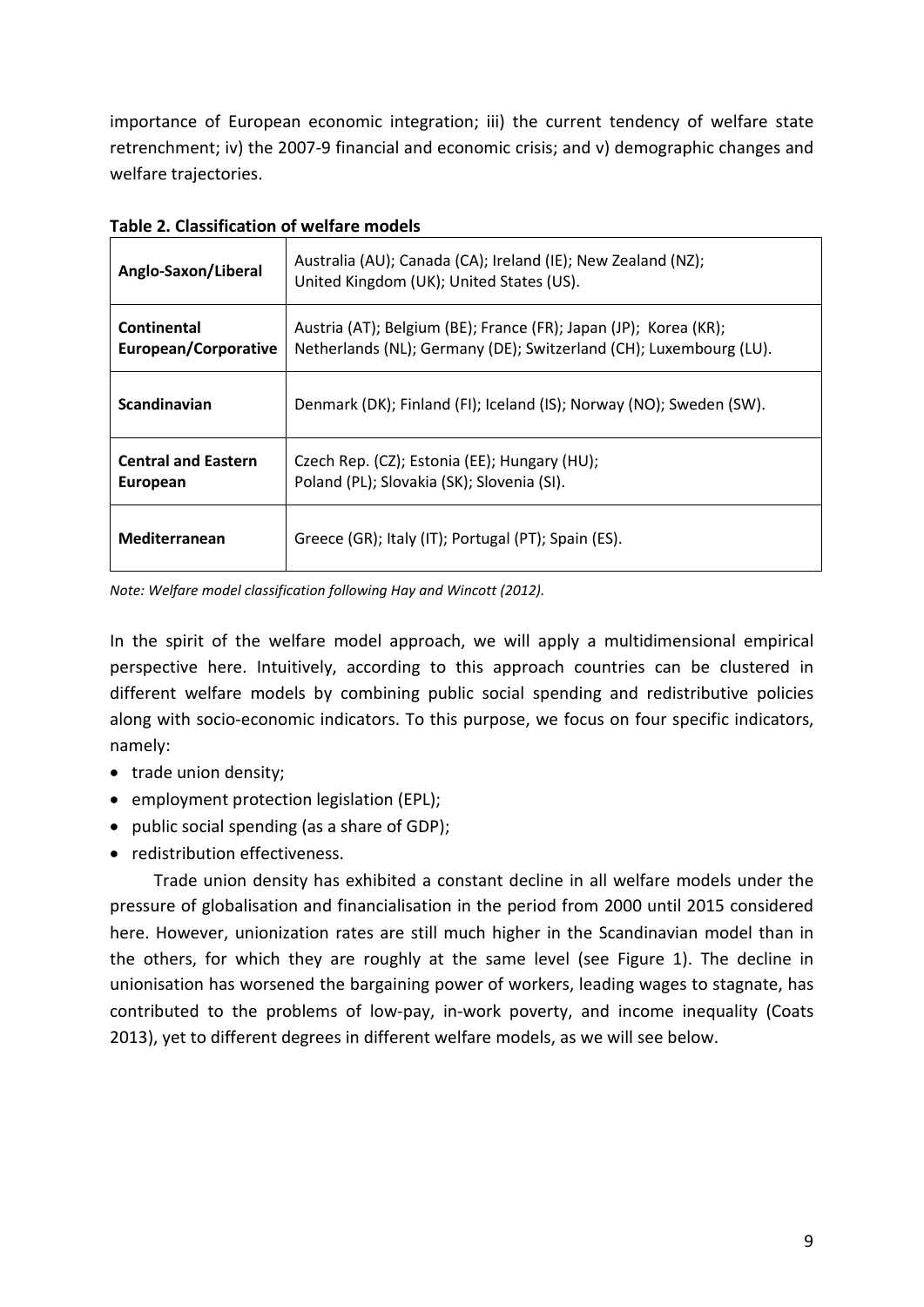

**Figure 1. Unionisation rate by welfare model**

*Note: The figure depicts the average trade union density computed on a panel of 30 countries clustered by welfare model at different times. Trade union density corresponds to the ratio of wage and salary earners that are trade union members, divided by the total number of wage and salary earners.* 

*Source: Our elaborations based on OECD.Stat.*

Next we consider the index for employment protection legislation (EPL). This index is an indicator of the extent to which national legislation controls employment and collective dismissal, reflecting the degree to which employers are free to fire and hire workers at will (OECD 2004). The countries of the Mediterranean model show the highest index of EPL, however, with the strongest decline from 2000 until 2015. Anglo-Saxon/Liberal countries display the lowest index of EPL, with a slight tendency to decline, and thus the highest labour flexibility. Countries belonging to the other welfare models, the CEEC, Continental European/Corporative, and Scandinavian model, are on a similar intermediate level, with a strong decline of the EPL index in CEEC countries and somewhat more modest reductions in the other two models. Generally, globalisation and financialisation have thus led to higher labour market flexibility in all welfare models, however, to considerably different degrees in different models.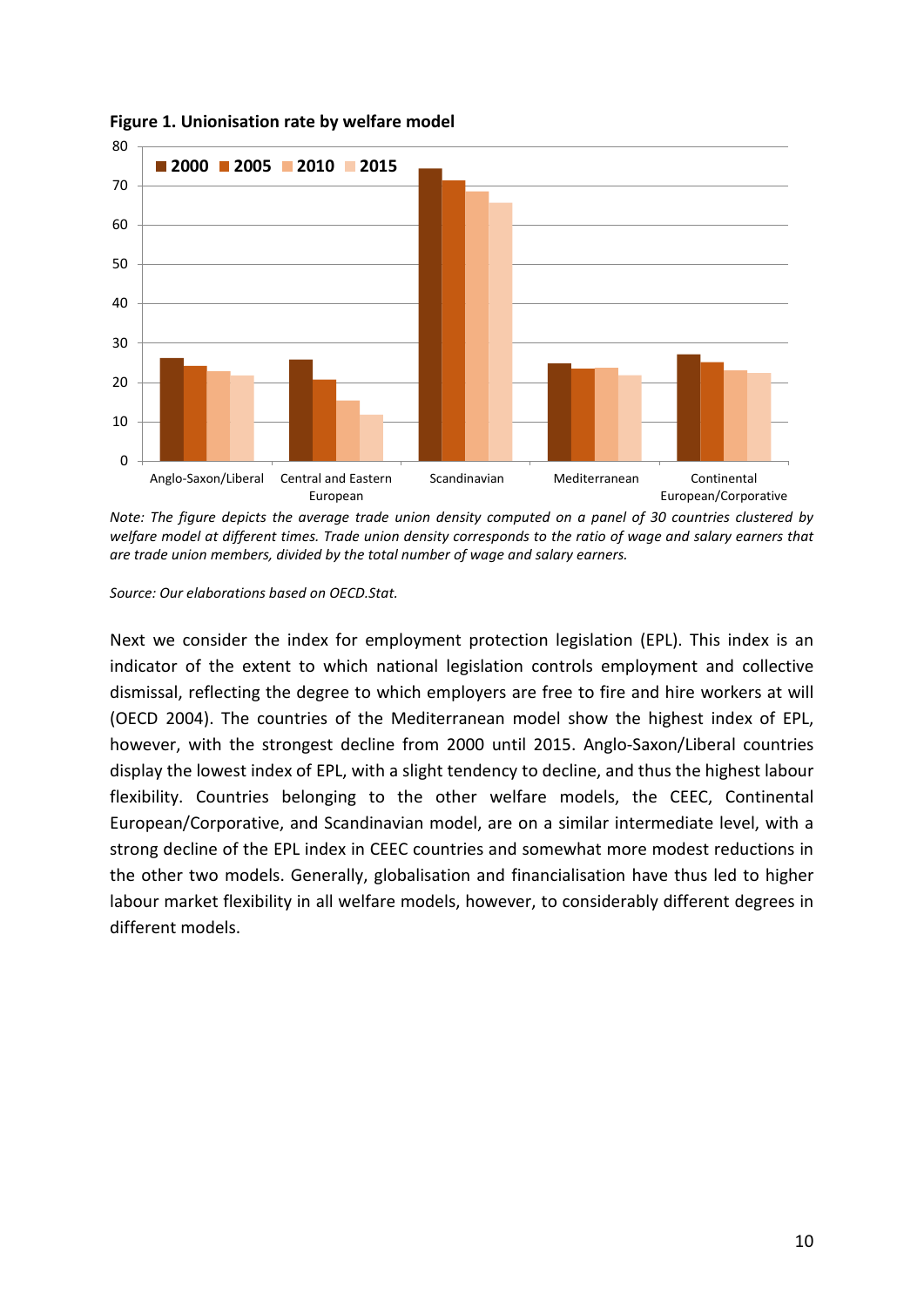

#### **Figure 2. Employment protection by welfare model**

*Note: The figure depicts the average EPL index computed on a panel of 30 countries clustered by welfare model at different times. The EPL ranges from 0 (very low protection) to 6 (very high protection).*

*Source: Our elaborations based on OECD.Stat.*

 $\overline{a}$ 

The challenges that globalisation and financialisation pose to employment and income distribution have also seen different responses in terms of redistributive policies and social expenditures. Some evidence for this is provided by Figure 3, where we plot public social spending (in per cent of GDP) against the degree of market income inequality, i.e. the Gini index before taxes and transfers.<sup>[13](#page-11-0)</sup> Generally, Continental European/Corporative (except Korea) and Scandinavian countries exhibit higher welfare spending, while Anglo-Saxon/Liberal countries lower. This pattern seems to be stable over time.

<span id="page-11-0"></span><sup>&</sup>lt;sup>13</sup> Basically, the higher is the Gini index, the higher is income polarisation: with a Gini equal to zero, we have perfect equality, with a Gini equal to one we have maximum inequality.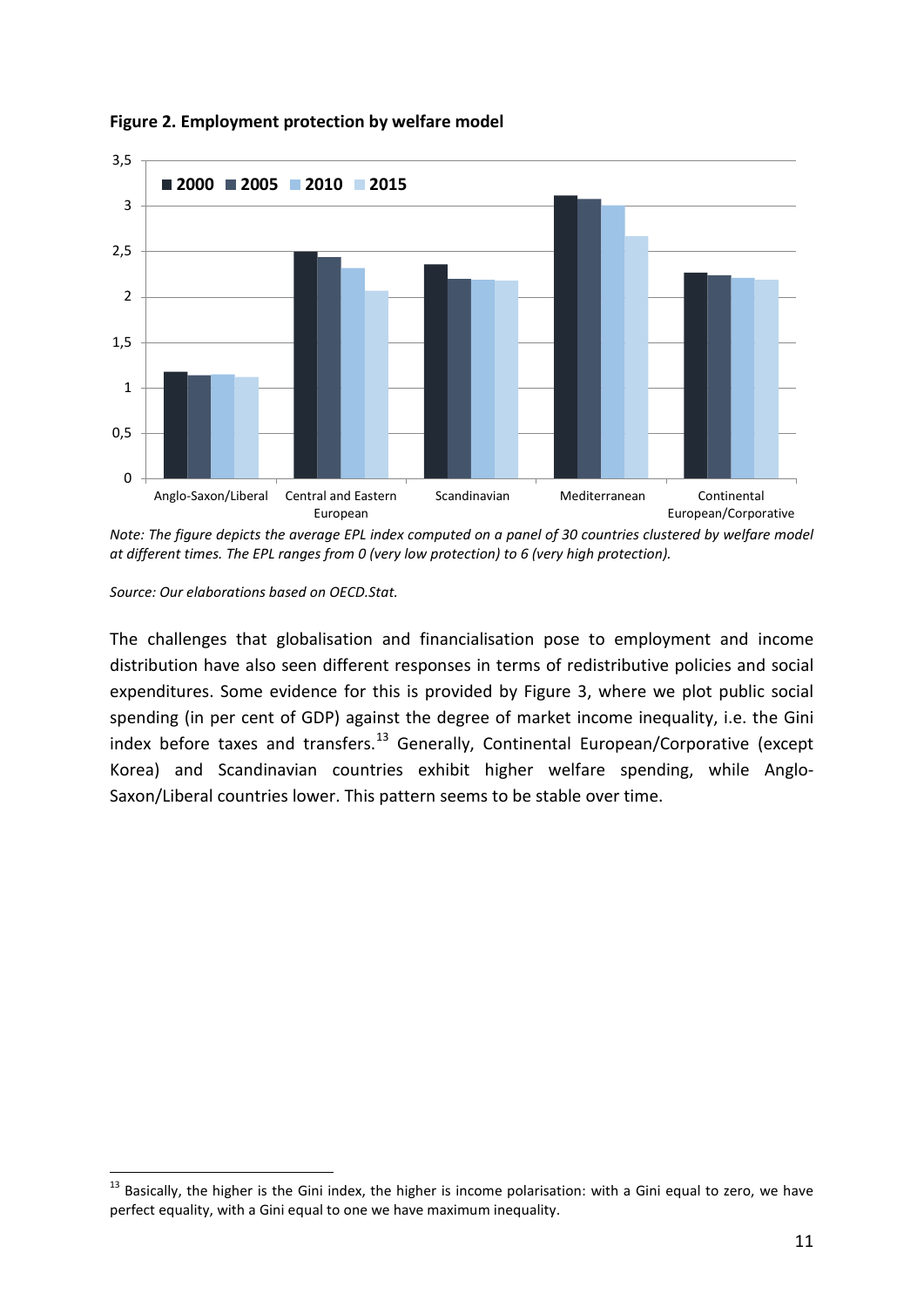

### **Figure 3. Welfare and market inequality**

2005





*Note: For our panel of 30 OECD countries, the scatters depict public social spending (share of GDP) and the Gini Index based on market income (before taxes and transfers), where higher concentration of income is represented by higher levels of this index. Correlation is 0.387 in 2005 and 0.549 in 2015. For easy comparison and interpretation, colours refer to the welfare taxonomy reported in Table 2.*

*Source: Our elaborations based on OECD.Stat.*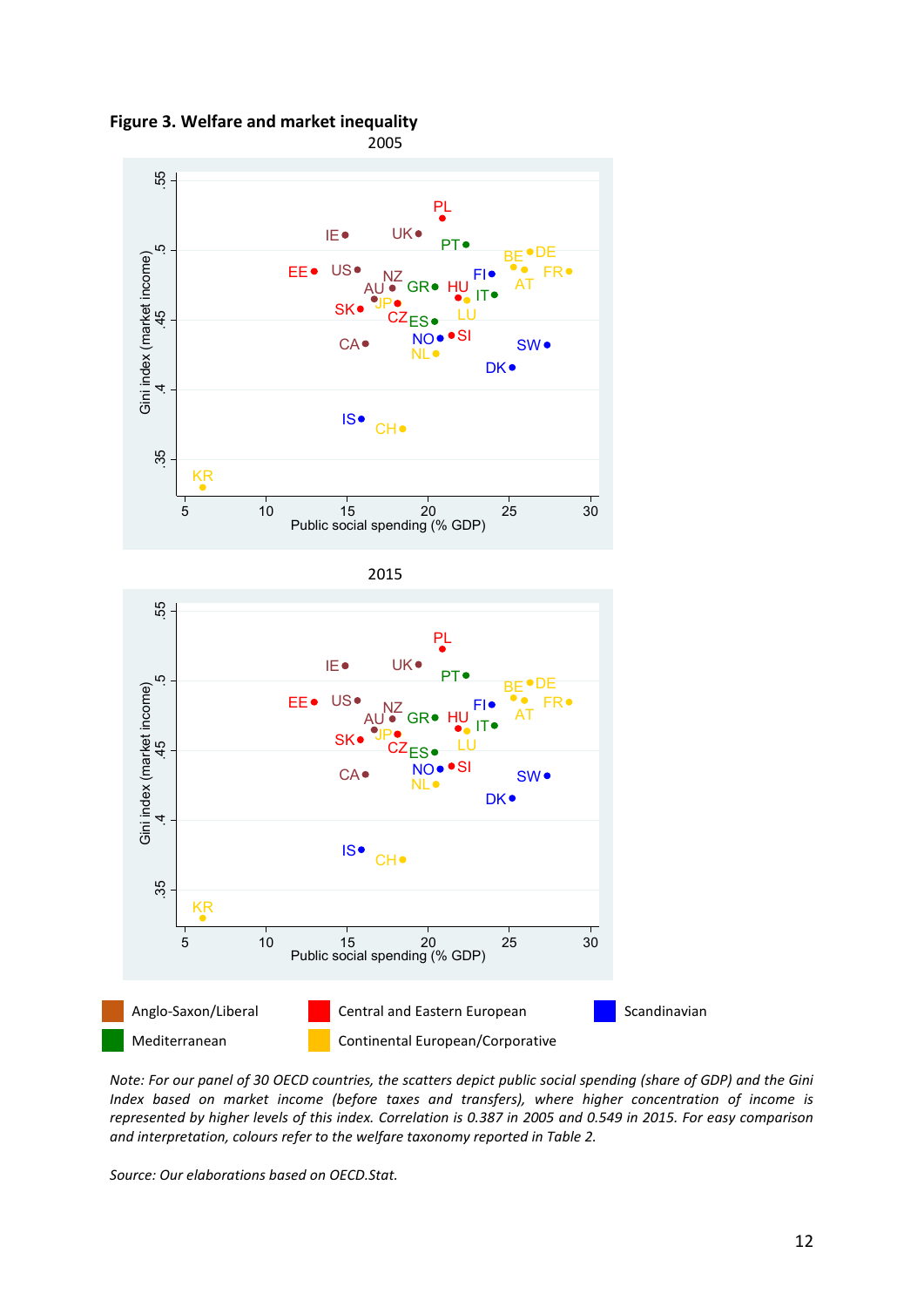



*Note: This metric of relative redistribution is computed as the percentage difference between the Gini index pretaxes and transfers (measuring the market income inequality) and the Gini index post-taxes and transfers (considering disposable income inequality).* 

*Source: Our elaborations on OECD.Stat.*

 $\overline{a}$ 

To better investigate to what extent states effectively redistribute incomes, following OECD (2008), we can consider the relative redistribution effectiveness of government tax and social policies by the percentage difference between the Gini index pre-taxes and transfers (measuring the market income inequality) and the Gini index post-taxes and transfers (considering disposable incomes).<sup>[14](#page-13-0)</sup> The bigger this indicator, the greater is the effort made

<span id="page-13-0"></span> $14$  For further details about data and sources, see Appendix A.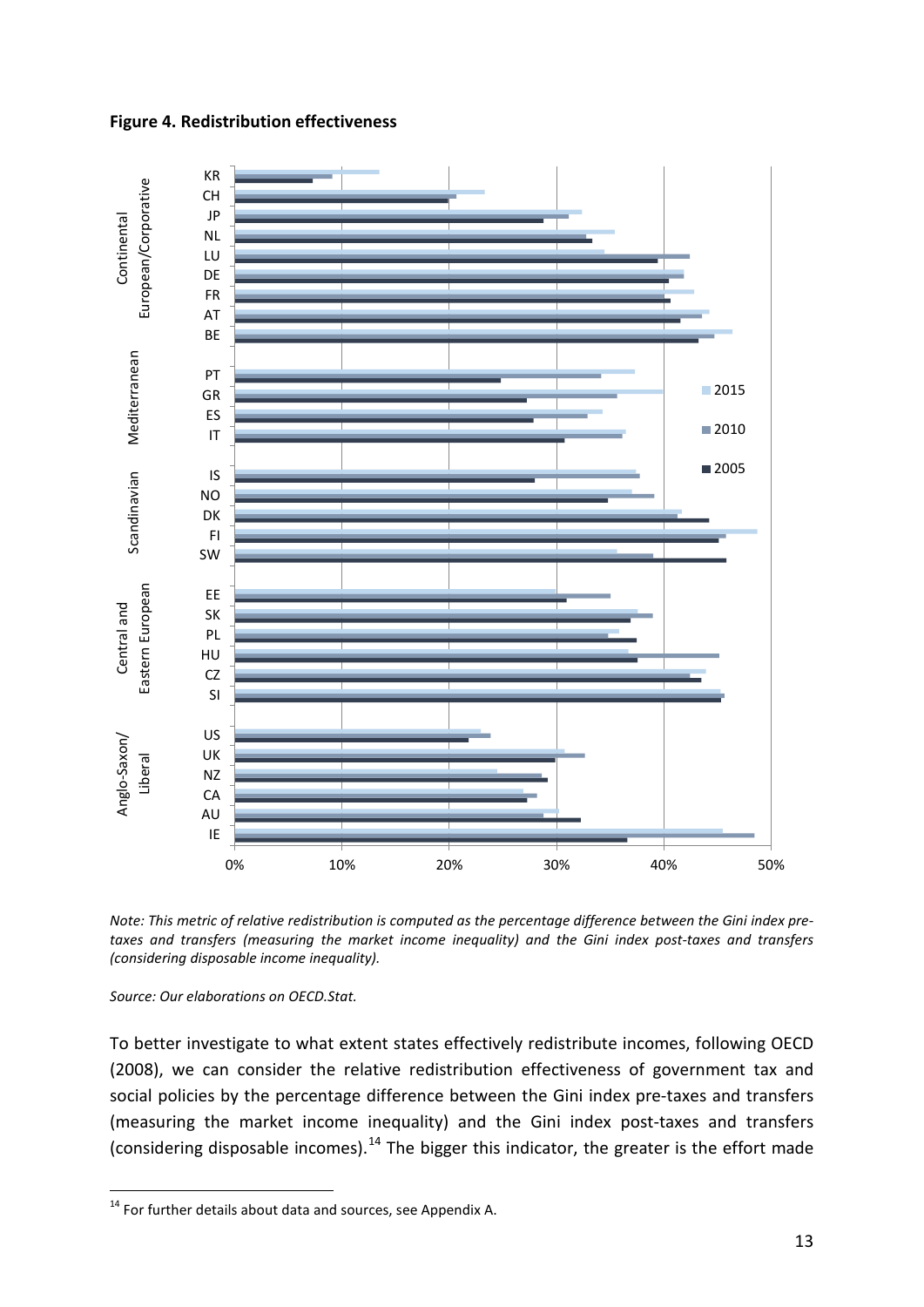by the state in intervening to reduce income inequality generated by market forces. As depicted in Figure 4, it can be generally stated that, on average, higher income redistribution holds in Scandinavian (40%) and CEEC (39%) countries, milder in Continental European/Corporative countries (37%, excluding Japan and Korea which show very low levels of redistribution although moderately increasing over time), while lower in Mediterranean (33%) and Anglo-Saxon (30%) countries. For the trend from 2005 to 2015, we observe a moderate increase in redistribution in Scandinavian and Mediterranean countries, while a slight decrease took place in Anglo-Saxon countries (with the only exception of Ireland).

Summarising our empirical indicators from Figures 1-4 for the welfare taxonomy based on Esping-Andersen (1990) and further developed by Hay and Wincott (2012) in Table 3, we see that the Anglo-Saxon/Liberal model gains the lowest scores for each indicator. The highest scores can be found in the Scandinavian and Continental European/Corporative model. The CEEC and the Mediterranean models obtain average scores, with the former being slightly below average and the latter slightly above.

|                                                  | <b>Union density</b> | <b>Employment</b><br>protection | <b>Social spending</b><br>(% of GDP) | <b>Redistribution</b><br>effectiveness |
|--------------------------------------------------|----------------------|---------------------------------|--------------------------------------|----------------------------------------|
| Anglo-<br>Saxon/Liberal                          | low                  | low                             | low                                  | low                                    |
| Continental<br>European/<br>Corporative          | low                  | average                         | high                                 | high                                   |
| Scandinavian                                     | high                 | average                         | high                                 | high                                   |
| <b>Central and</b><br>Eastern<br>European (CEEC) | low                  | average                         | average                              | low                                    |
| <b>Mediterranean</b>                             | low                  | high                            | average                              | average                                |

**Table 3. Welfare models, socio-institutional factors and social spending**

The changes in some of the elements of welfare models, in particular falling union density and weakened labour market institutions, have contributed to the decrease in wage shares (see Figure 5), which has already taken place since the mid/late 1970s (Stockhammer 2009, 2017). As to be expected, this decrease has been less pronounced, on average, in Continental European/Corporative and in Scandinavian countries, and it has been somewhat more pronounced in Mediterranean and Anglo-Saxon/Liberal countries – due to weaker levels of labour market institutions and also less redistributive social benefit systems.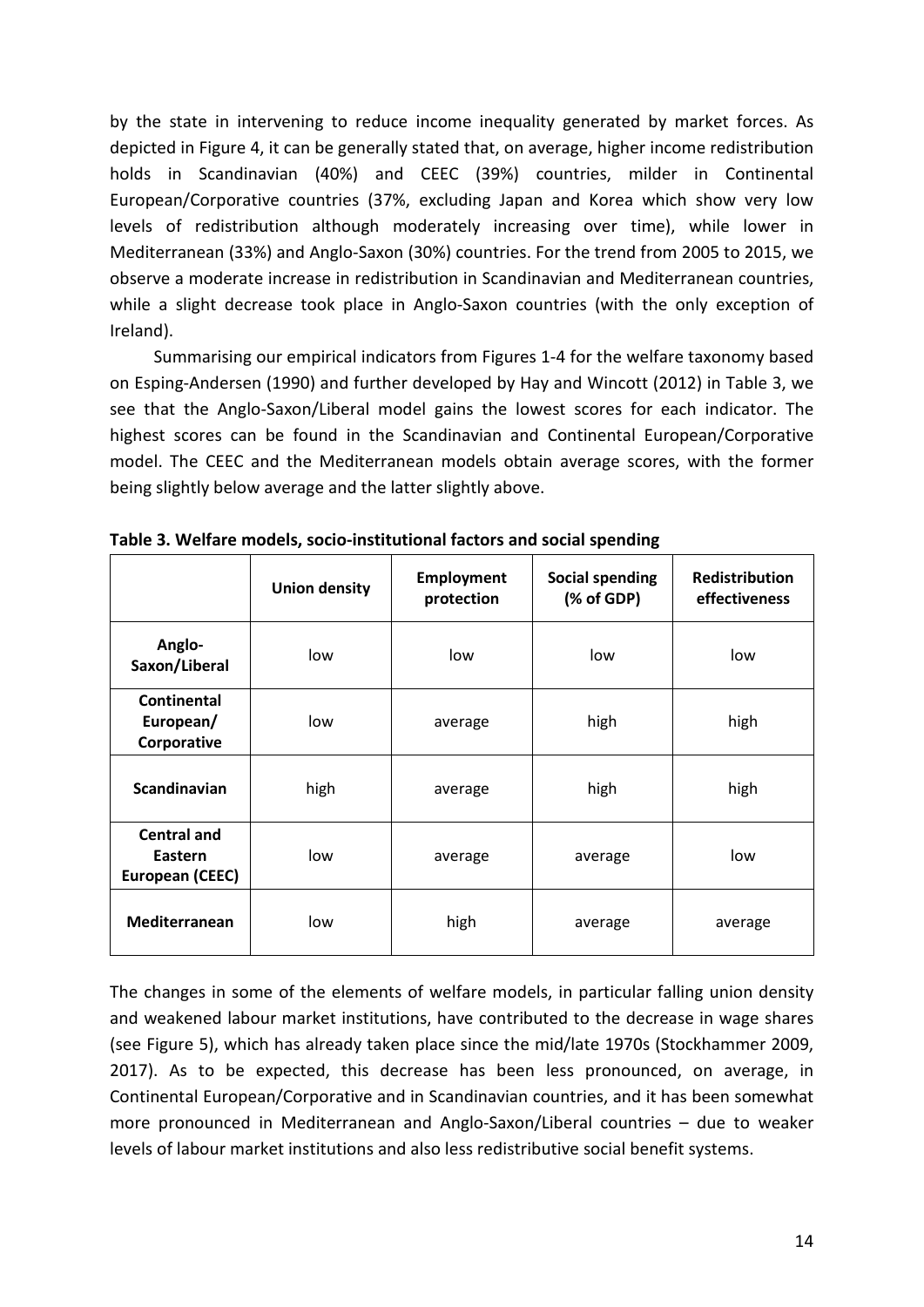

**Figure 5. Labour income shares by welfare model (1970-2015)**

*Note: Labour income share ratios (adjusted wage shares) clustered by welfare model. Based on simple average value of labour income share for each group, calculated annually. Because of lacking historical data, the CEEC group starts from 1993. For easy comparison and interpretation, colours refer to the welfare taxonomy reported in Table 2.* 

*Source: Our elaboration based on ILO.*

#### **4. Macroeconomic demand and growth regimes under financialisation**

In this section we specify and define the demand and growth regimes which have emerged since the early 1980s in the advanced capitalist world under the conditions of the increasing dominance of finance, i.e. financialisation. From a post-Keynesian/Kaleckian macroeconomic perspective, finance-dominated capitalism or financialisation has been described by four characteristics (Hein 2012; 2014, chapter 10; Hein and van Treeck 2010). The countryspecific stances of these characteristics can then give rise to different macroeconomic demand and growth regimes under the dominance of financialisation, as we will explain further below.

1. With regard to distribution, financialisation has been conducive to a rising gross profit share, including retained profits, dividends, and interest payments, and thus a falling labour income share (Figure 5), on the one hand, and to increasing inequality of wages and top management salaries and thus of personal or household incomes, on the other hand. Hein (2015) has reviewed the evidence for a set of developed capitalist economies since the early 1980s and finds ample empirical support for (i) falling labour income shares and increasing inequality in the personal/household distribution of market incomes with only a few exceptions, (ii) increasing inequality in the personal/household distribution of disposable income in most of the countries, and (iii) an increase in the income share of the very top incomes particularly in the US and the UK, but also in several other countries for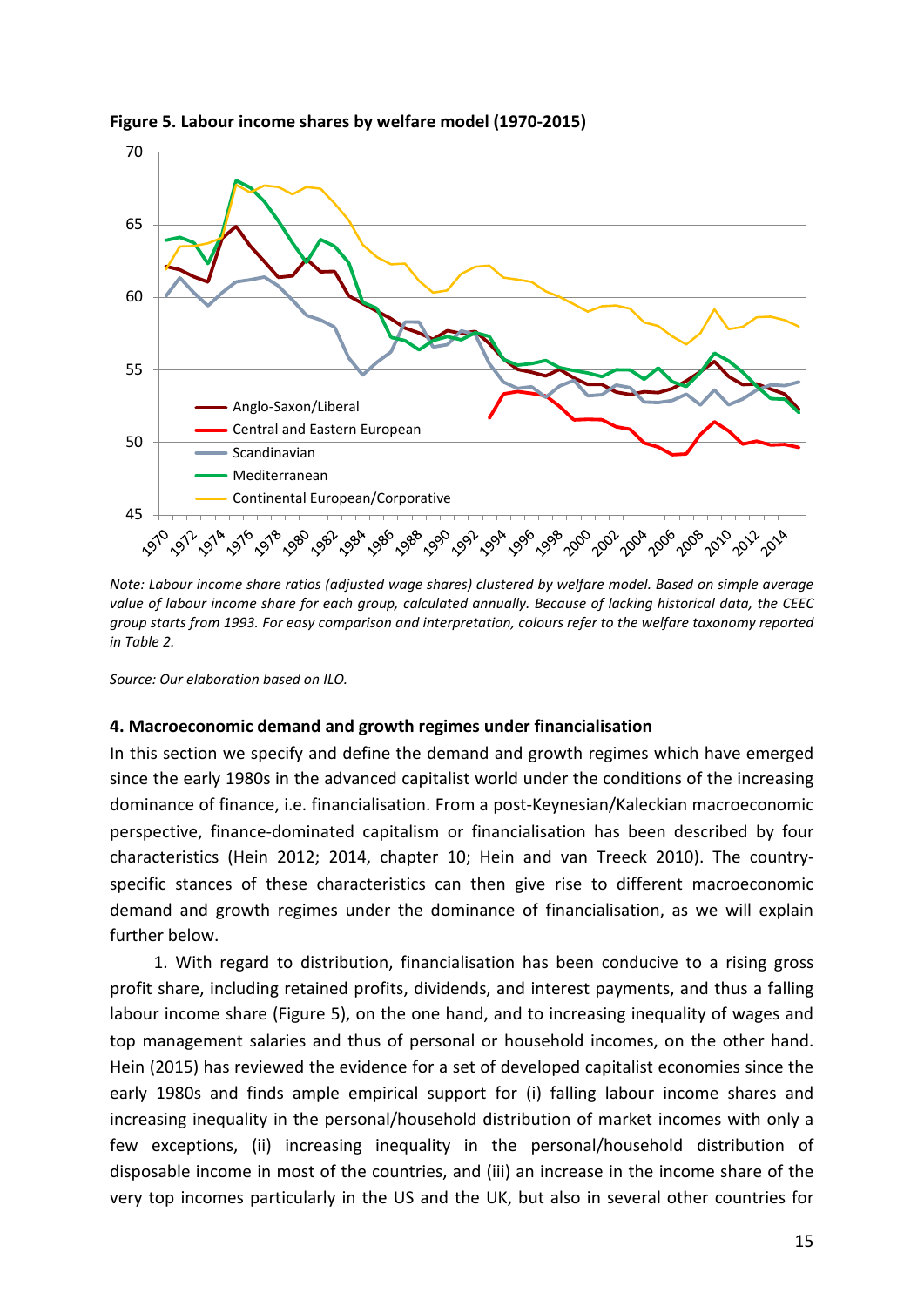which data is available, with rising top management salaries as one of the major driving forces. Reviewing the empirical literature on the determinants of functional income distribution against the background of the Kaleckian theory of income distribution, it is argued that features of finance-dominated capitalism have contributed to the falling labour income share since the early 1980s through three main channels: the falling bargaining power of trade unions, rising profit claims imposed in particular by increasingly powerful rentiers, and a change in the sectoral composition of the economy in favour of the financial corporate sector and at the expense of the non-financial corporate sector or the public sector with higher labour income shares. In Hein et al. (2017a; 2017b; 2018) the relative importance of these factors has been analysed for six countries: France, Germany, Spain, Sweden, the UK, and the US.

2. Regarding investment in the capital stock, financialisation has meant increasing shareholder power vis-à-vis firms and workers, the demand for an increasing rate of return on equity held by rentiers, and an alignment of management with shareholder interests through short-run performance related pay schemes, such as bonuses, stock option programmes, and so on. On the one hand, this has imposed short-termism on management and has caused a decrease in management's animal spirits with respect to real investment in the capital stock and long-run growth of the firm and an increasing preference for financial investment, generating high profits in the short run. On the other hand, it has drained internal means of finance available for real investment purposes from non-financial corporations through increasing dividend payments and share buybacks in order to boost stock prices and thus shareholder value. These 'preference' and 'internal means of finance' channels should each have partially negative effects on firms' real investment in the capital stock. Econometric evidence for these two channels has been supplied by Davis (2018), Onaran et al. (2011), Orhangazi (2008), Stockhammer (2004), Tori and Onaran (2017a; 2017b; 2018), and van Treeck (2008), confirming a depressing effect of increasing shareholder value orientation on investment in capital stock, in particular for the US but also for other economies, like the UK, France and other Western European and some emerging market and developing economies.

3. Regarding consumption, financialisation has generated an increasing potential for wealth-based and debt-financed consumption in some countries, thus creating the potential to compensate for the depressing demand effects of financialisation, which have been imposed on the economy via re-distribution of income and the depressing impact of shareholder value orientation on real investment. Stock market and housing price booms have each increased notional wealth against which households were willing to borrow. Changing financial norms, new financial instruments (credit card debt, home equity lending), deterioration of creditworthiness standards, triggered by securitisation of mortgage debt and 'originate and distribute' strategies of commercial banks, made credit increasingly available to low income, low wealth households, in particular. In some countries this allowed for consumption to rise faster than the median income and thus to stabilise aggregate demand. But it also generated increasing debt-income ratios of private households. Several studies have shown that financial and housing wealth were significant determinants of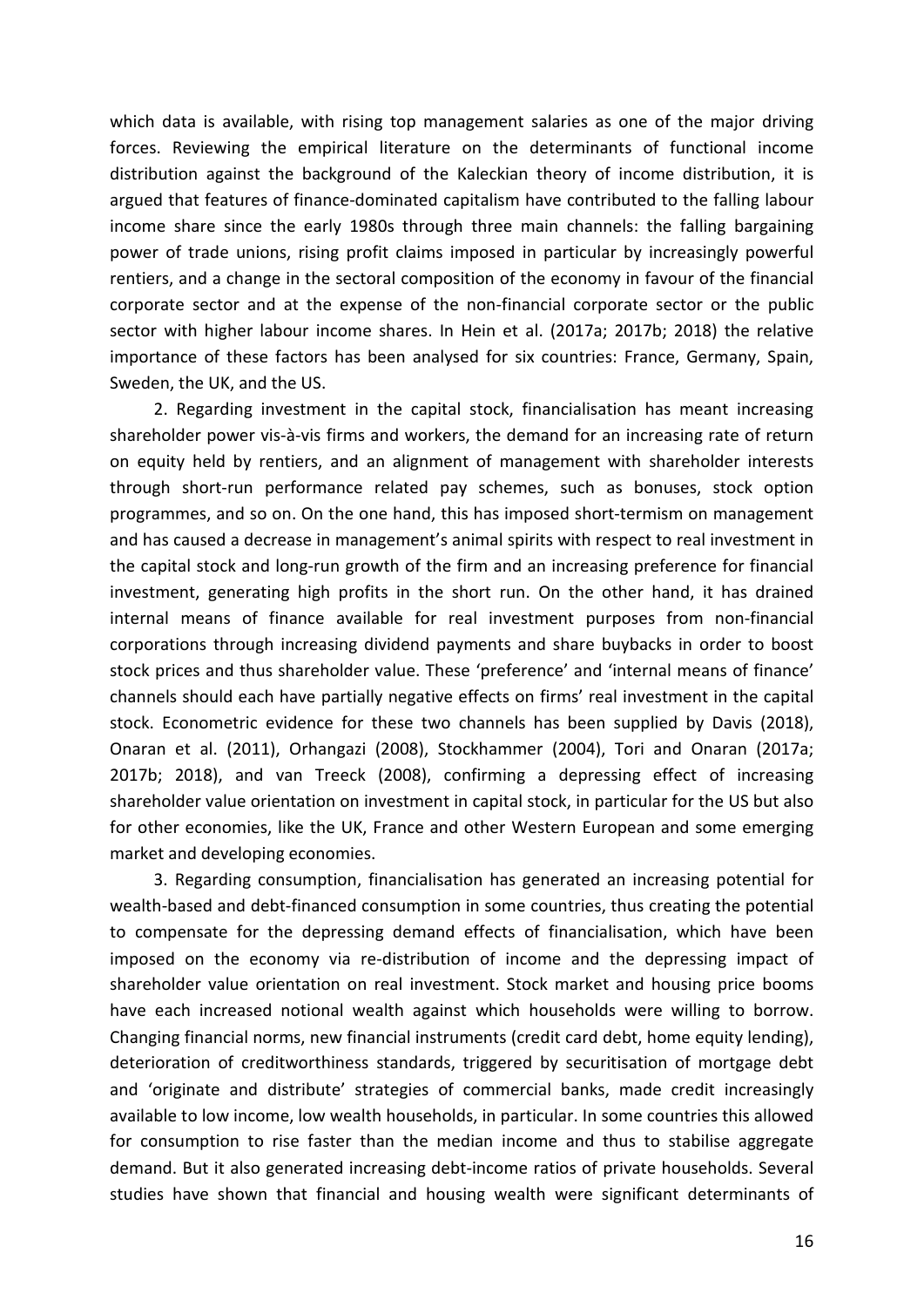consumption, particularly in the US but also in countries like the UK, France, Italy, Japan, and Canada (Boone and Girouard 2002; Ludvigson and Steindl 1999; Mehra 2001; Onaran et al. 2011). Furthermore, Barba and Pivetti (2009), Cynamon and Fazzari (2008; 2013), Guttmann and Plihon (2010), van Treeck (2014), and van Treeck and Sturn (2012) have presented extensive case studies on wealth-based and debt-financed consumption, with a focus on the US. However, Kim (2013; 2016) in two studies on the US has found that although new credit to households will boost aggregate demand and output in the short run, the effects of household debt variables on output and growth turn negative in the long run. This indicates contradictory effects of the flow of new credit and the stock of debt on consumption.

4. The liberalisation of international capital markets and capital accounts has allowed for rising and persistent current account imbalances at the global but also at regional levels, in particular within the Eurozone, as has been analysed by several authors including Dodig et al. (2016), Hein (2012, chapter 6; 2014, chapter 10), Hein and Mundt (2012), Horn et al. (2009), Stockhammer (2010; 2012; 2015), UNCTAD (2009), and van Treeck and Sturn (2012).

Under the conditions of the dominance of finance, income re-distribution at the expense of labour and low income households, and weak investment in the capital stock, different demand and growth regimes may emerge, as has been analysed by the authors mentioned in the previous paragraph using different terminologies. Considering the growth contributions of the main demand aggregates (private consumption, public consumption, investment, net exports) and the sectoral financial balances of the main macroeconomic sectors (private household sector, financial and non-financial corporate sectors, government sector, external sector), we shall distinguish four broad types of regimes in this contribution: a) the export-led mercantilist regime, b) the weakly export-led regime, c) the domestic demand-led regime, and d) the debt-led private demand boom regime.

a) The export-led mercantilist regime is characterised by positive financial balances of the domestic sectors as a whole, hence negative financial balances of the external sector, and thus current account surpluses. The growth contributions of domestic demand are relatively small or even negative in certain years and growth is mainly driven by positive contributions of the balance of goods and services and hence rising net exports.

b) Hein and Mundt (2012) have also considered a weakly export-led type. It is characterised by positive financial balances of the domestic sectors as a whole, negative financial balances of the external sector, and hence current account surpluses, positive growth contributions of domestic demand but negative growth contributions of external demand, and hence falling export surpluses. In the current paper we will also consider countries with positive growth contributions of the balance of goods and services but still negative net exports and negative current accounts, i.e. positive financial balances of their respective external sectors, to be weakly export led, because they are moving towards export and current account surpluses.

c) The domestic demand-led regime is characterised by positive financial balances of the private household sector. Here it is usually the government and, to a certain degree, the corporate sector running deficits. The external sector is roughly balanced or in surplus. The domestic demand-led countries are thus usually running balanced or negative current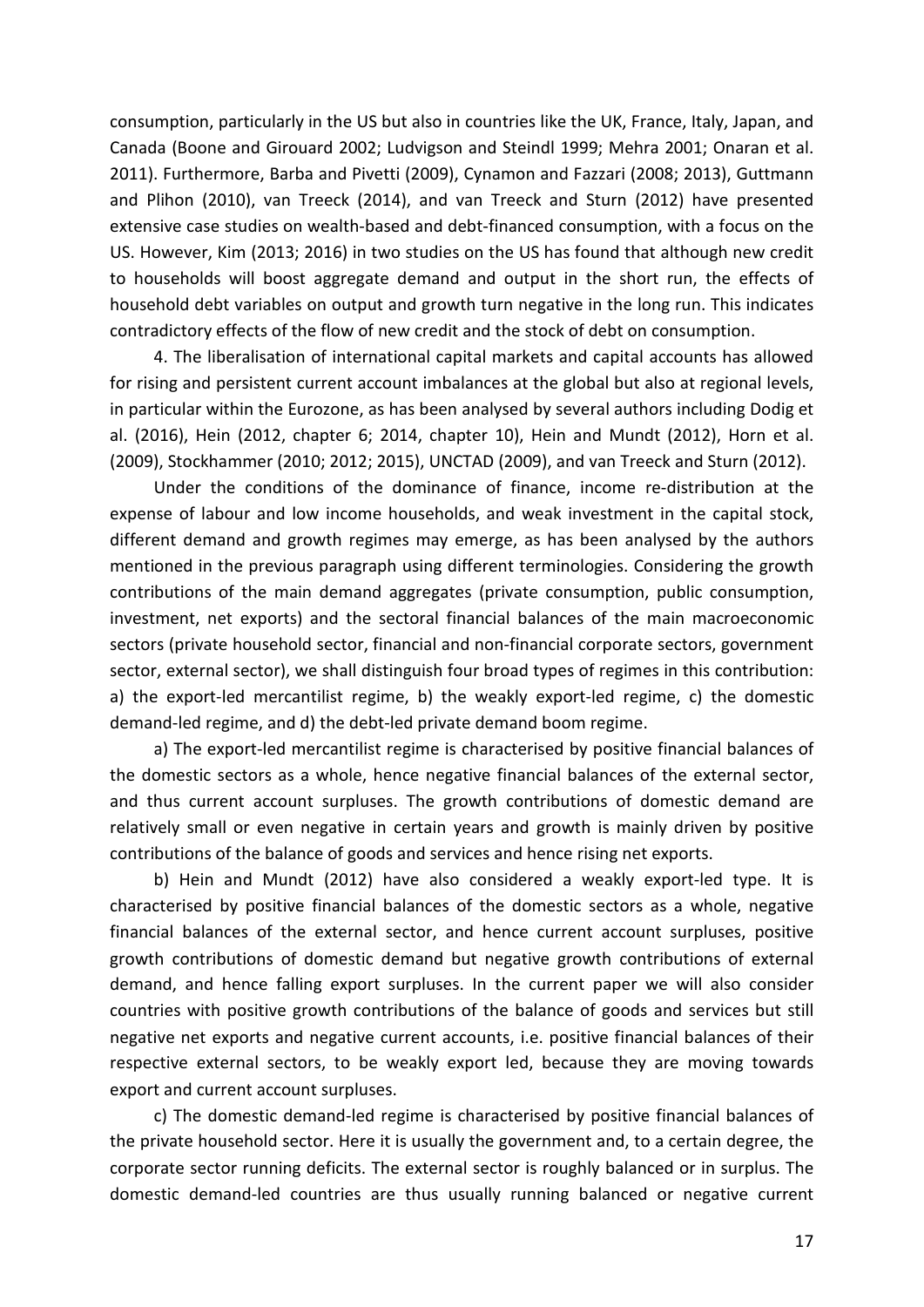accounts in the medium to long run. We have positive growth contributions of domestic demand without a clear dominance of private consumption, and of credit-financed consumption in particular, and slightly negative or positive growth contributions of the balance of goods and services on average over some medium run.

d) The debt-led private demand boom regime is characterized by negative financial balances of the private sector as a whole. The private household sector in this regime shows only slightly positive or even negative financial balances. This means that major parts of the private household sector have negative saving rates out of current income, are hence running current deficits, financed by increasing their stock of debt and/or reducing their stock of assets. These private household deficits are accelerated by corporate deficits in several countries and thus we have deficits of the private domestic sectors as a whole. The external sector has positive financial balances, which means that debt-led private demand boom countries are usually running current account deficits. We have high growth contributions of private domestic demand, financed by credit to a considerable extent, and negative growth contributions of the balance of goods and services, driving the current account into deficit in the medium to long run. The extreme form of the debt-led private demand boom regime is the debt-led consumption boom regime, in which the private household sector is running deficits and private consumption demand is the main contributor to GDP growth (Hein 2012, chapter 6). However, the broader concept of a debtled private demand boom regime also includes deficit financed expenditures by the noncorporate and the corporate business sectors for private investment purposes. This broader category also takes into account that in the national accounts the private household sector contains non-corporate business, and thus, depending on the institutional structure of the respective economy, private household deficits to a larger extent may in fact be business deficits.

Empirically, the demand and growth regimes can be distinguished by considering first the financial balances of the main macroeconomic sectors: the private sector, with the private household sector; the financial and non-financial corporate sectors as sub-sectors; the government sector; and the external sector. Second, the growth contributions of the main demand aggregates are of interest. These are the growth contributions of private consumption, public consumption as well as private and public investment, which sum up to the growth contribution of domestic demand, and finally the growth contribution of the balance of goods and services, i.e. of net exports. On the one hand, this provides some information about the main drivers of growth and, on the other hand, on how demand is financed. The sectoral financial balances of a country should sum up to zero, apart from statistical discrepancies, because a positive financial balance of one sector needs a respective negative financial balance of another sector – a creditor needs a debtor and vice versa. And the growth contributions of the demand aggregates should sum up to real GDP growth of the respective country. Table 4 summarises how we have operationalised the respective criteria for our four potential demand and growth regimes.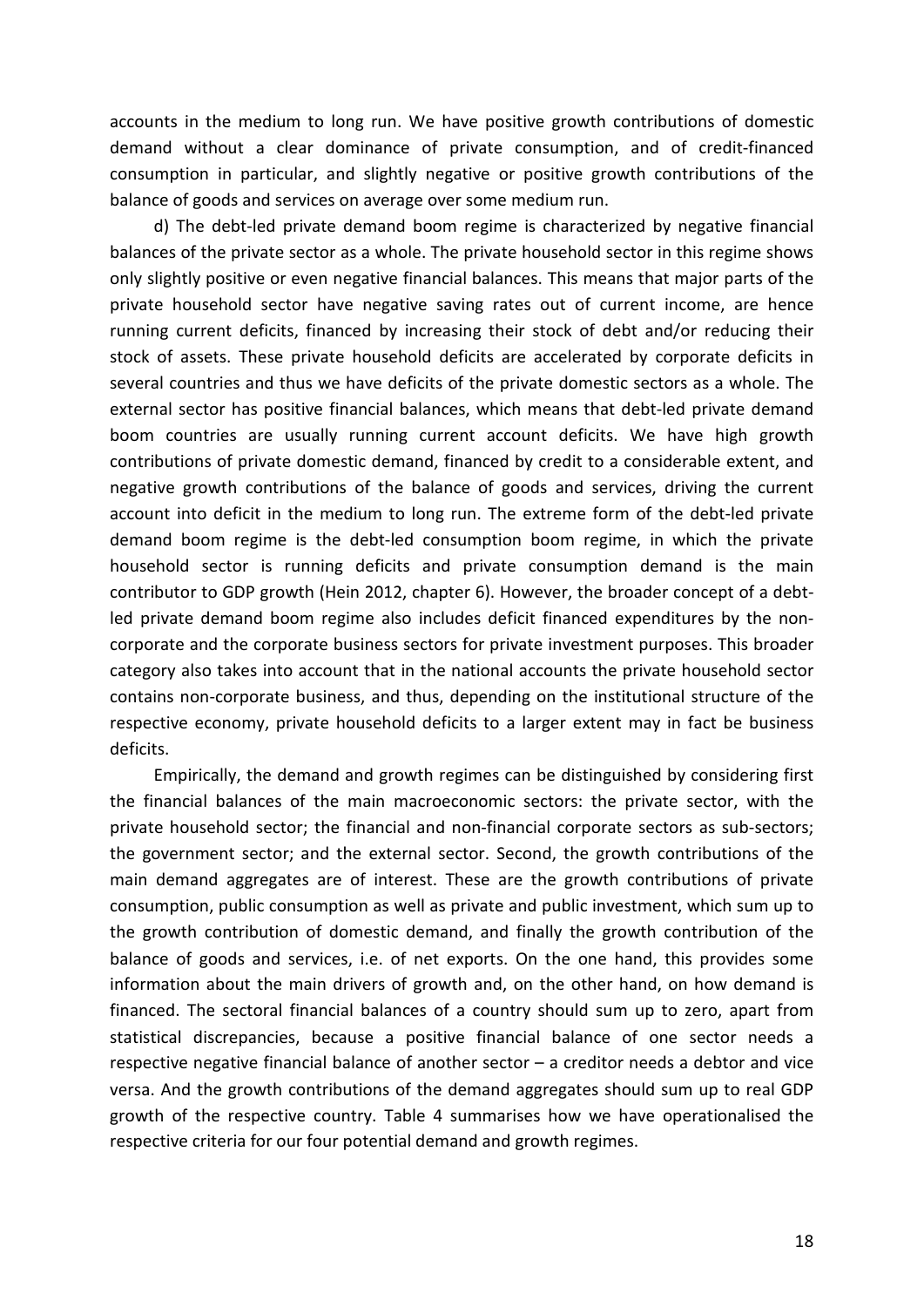| Positive financial balances of the private sector and the private<br>$\bullet$<br>household sector (with a few exceptions, i.e. NL),<br>negative financial balances of the external sector,<br><b>Export-led</b><br>mercantilist<br>positive balance of goods and services,<br>positive growth contributions of net exports (more than 5 per cent<br>of GDP growth).<br>Either<br>positive financial balances of the private sector, and the private<br>household sector in particular,<br>negative financial balances of the external sector,<br>positive balance of goods and services, |  |
|-------------------------------------------------------------------------------------------------------------------------------------------------------------------------------------------------------------------------------------------------------------------------------------------------------------------------------------------------------------------------------------------------------------------------------------------------------------------------------------------------------------------------------------------------------------------------------------------|--|
|                                                                                                                                                                                                                                                                                                                                                                                                                                                                                                                                                                                           |  |
|                                                                                                                                                                                                                                                                                                                                                                                                                                                                                                                                                                                           |  |
| negative growth contributions of net exports;<br><b>Weakly</b><br>export-led<br>or<br>negative but improving financial balances of domestic sectors,<br>positive but declining financial balances of the external sector,<br>negative but improving net exports,<br>$\bullet$<br>positive growth contributions of net exports (more than 5 per cent<br>of GDP growth).                                                                                                                                                                                                                    |  |
| Positive financial balances of the private household sector and<br>$\bullet$<br>positive or balanced financial balances of the private sector as a<br>whole,<br><b>Domestic</b><br>demand-led<br>balanced or positive financial balances of the external sector,<br>growth is almost exclusively driven by domestic demand,<br>around zero growth contribution of net exports.<br>٠                                                                                                                                                                                                       |  |
| Negative or close to balance financial balances of the private sector,<br>$\bullet$                                                                                                                                                                                                                                                                                                                                                                                                                                                                                                       |  |
| positive financial balances of the external sector,<br>Debt-led private<br>significant growth contributions of domestic demand, and private<br>demand boom<br>consumption demand in particular (more than 40 per cent of GDP<br>growth),<br>negative growth contributions of net exports.                                                                                                                                                                                                                                                                                                 |  |

#### **Table 4. Classification of demand and growth regimes under financialisation**

#### **5. Welfare models and demand-led growth regimes before and after the Great Financial Crisis and the Great Recession**

#### *5.1 Demand regimes and welfare models*

Applying the criteria for welfare models and demand-led growth regimes to a set of 30 OECD countries, we arrive at the clusters presented in Table 5 for the pre-crisis period from 2000 until 2008. In this period, the Continental European/Corporative welfare model, with the exception of France, and the Scandinavian models generated export-led mercantilist or weakly export-led demand and growth regimes. In the Anglo-Saxon/Liberal and the Mediterranean welfare models, with the exception of Italy, however, we had the debt-led private demand boom regime. The CEEC welfare model generated either weakly export-led or debt-led private demand boom regimes, or, like Poland a domestic demand-led regime.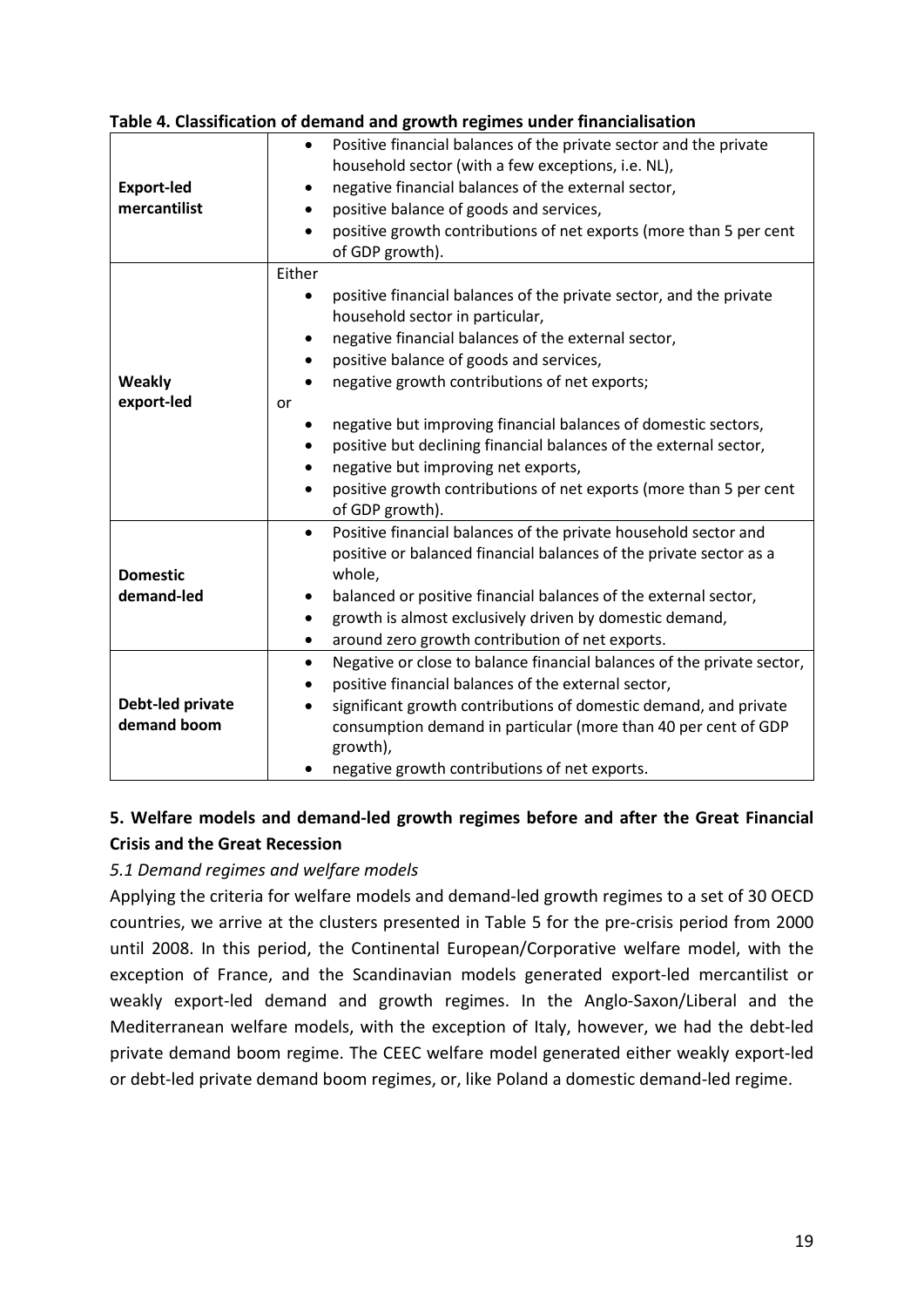|                                                               | <b>Export-led</b><br>mercantilist                                                           | <b>Weakly</b><br>export-led         | <b>Domestic</b><br>demand-led | Debt-led private<br>demand boom                                               |
|---------------------------------------------------------------|---------------------------------------------------------------------------------------------|-------------------------------------|-------------------------------|-------------------------------------------------------------------------------|
| Anglo-Saxon/<br><b>Liberal model</b>                          |                                                                                             | Canada                              |                               | Australia<br>Ireland<br>New Zealand<br>United Kingdom<br><b>United States</b> |
| <b>Continental</b><br>European/<br><b>Corporative model</b>   | Austria<br>Belgium<br>Germany<br>Luxembourg<br>Netherlands<br>Switzerland<br>Japan<br>Korea |                                     | France                        |                                                                               |
| <b>Mediterranean</b><br>model                                 |                                                                                             |                                     | Italy                         | Greece<br>Portugal<br>Spain                                                   |
| Scandinavian<br>model                                         | Finland<br>Sweden                                                                           | <b>Denmark</b><br>Iceland<br>Norway |                               |                                                                               |
| <b>Central and Eastern</b><br><b>European (CEEC)</b><br>model |                                                                                             | Czech Republic<br>Slovenia          | Poland                        | Estonia<br>Hungary<br>Slovakia                                                |

**Table 5. Welfare state and demand and growth regimes 2000-2008**

Generally speaking, it can be argued that since export-led mercantilist countries experienced redistribution at the expense of labour and low income households, this has led to low domestic demand dynamics and rising external competitiveness. However, falling wage shares did not foster personal income inequality to the same degree in all countries, since it has remained lower in Scandinavian and Continental European countries compared to other welfare models (Tridico and Paternesi Meloni 2018). Furthermore, in these models the redistribution had little relative income effects on consumption. Financialisation was less extreme, banking systems remained more prudent, and credit-financed consumption was hence less relevant.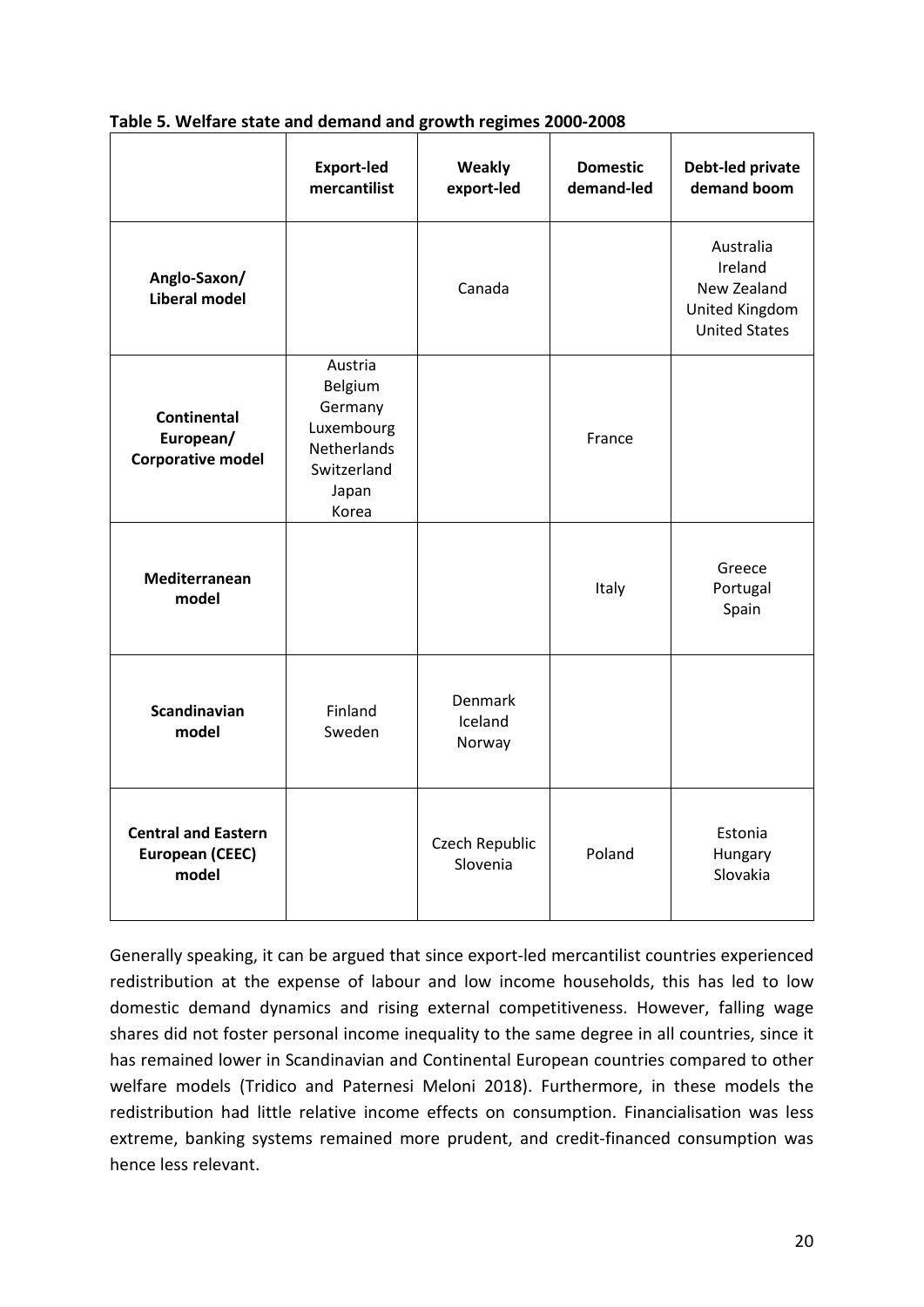In this regard, it can be argued that export-led countries belonging to Continental European/Corporative and Scandinavian models approached globalisation following the socalled 'compensation thesis'. These countries opted for not severely cutting welfare expenditures in order to compensate the domestic 'losers' of the globalisation process. Since globalisation and financialisation contribute to increasing income inequality, according to the 'compensation thesis', welfare states are maintained to mitigate vulnerability. In this perspective, governments maintain welfare support in order to compensate those who are damaged by such pressures, which will then through several channels even stabilise economic development (Brady et al. 2005; Rodrik 1998; Swank 2002; Tridico and Paternesi Meloni 2018). On the contrary, countries belonging to Anglo-Saxon/Liberal, Mediterranean, and partly also the CEEC model opted for lower levels of welfare, following the so-called 'efficiency thesis'. The 'efficiency thesis' basically argues that globalisation and financialisation have forced states to retrench social spending in order to achieve a marketfriendly environment, to increasingly attract international capital and to foster external competitiveness (Allan and Scruggs 2004; Blackmon 2006; Castells 2004). Consequently, most of these countries thus generated debt-led private demand boom regimes since falling wage shares went hand in hand with increasing income polarisation, and, with a weaker welfare state, purchasing power of workers and low-income households decreased. This was then (partially) compensated by credit-financed consumption, which was in turn facilitated by the deregulation of the financial sector. These tendencies are supported by our empirical data on the different welfare models: Although before the crisis union density as well as employment protection declined in all welfare models (Figure 1 and Figure 2), public social spending as a share of GDP and also the redistribution effectiveness was much higher in the countries of the Continental European/Corporative and the Scandinavian model than in the other three models (Figure 3 and Figure 4).

Looking at the crisis and post-crisis period from 2009 until 2016, we observe some remarkable shifts, as can be seen in Table 6. When the crisis hit, private sectors in the debtled private demand boom economies in particular were forced to improve their balance sheets and domestic private demand collapsed. As a response, the demand regime in the countries of the Anglo-Saxon/Liberal welfare model turned towards a domestic demand-led regime mainly stabilised by government deficits. The exception here is Ireland, which under the conditions of the Eurozone crisis and the enforced austerity policies moved towards an export-led mercantilist regime. A similar shift can be observed in the countries of the Mediterranean welfare model where, under the dominance of austerity and deflationary stagnation policies in the Eurozone (Dodig and Herr 2015; Hein 2013; 2014; 2018), a shift towards a weakly export-led demand and growth regime has been enforced. Likewise, for the countries of the CEEC welfare model a shift towards an export-led mercantilist or a weakly export-led demand and growth regime in the post-crisis period has emerged because of similar reasons. Finally, the countries of the Continental European/Corporative and the Scandinavian welfare model have basically maintained their demand and growth regime, either following the export-led mercantilist or the weakly export-led regime. The only exceptions here are Finland, which has turned towards a domestic demand-led regime, and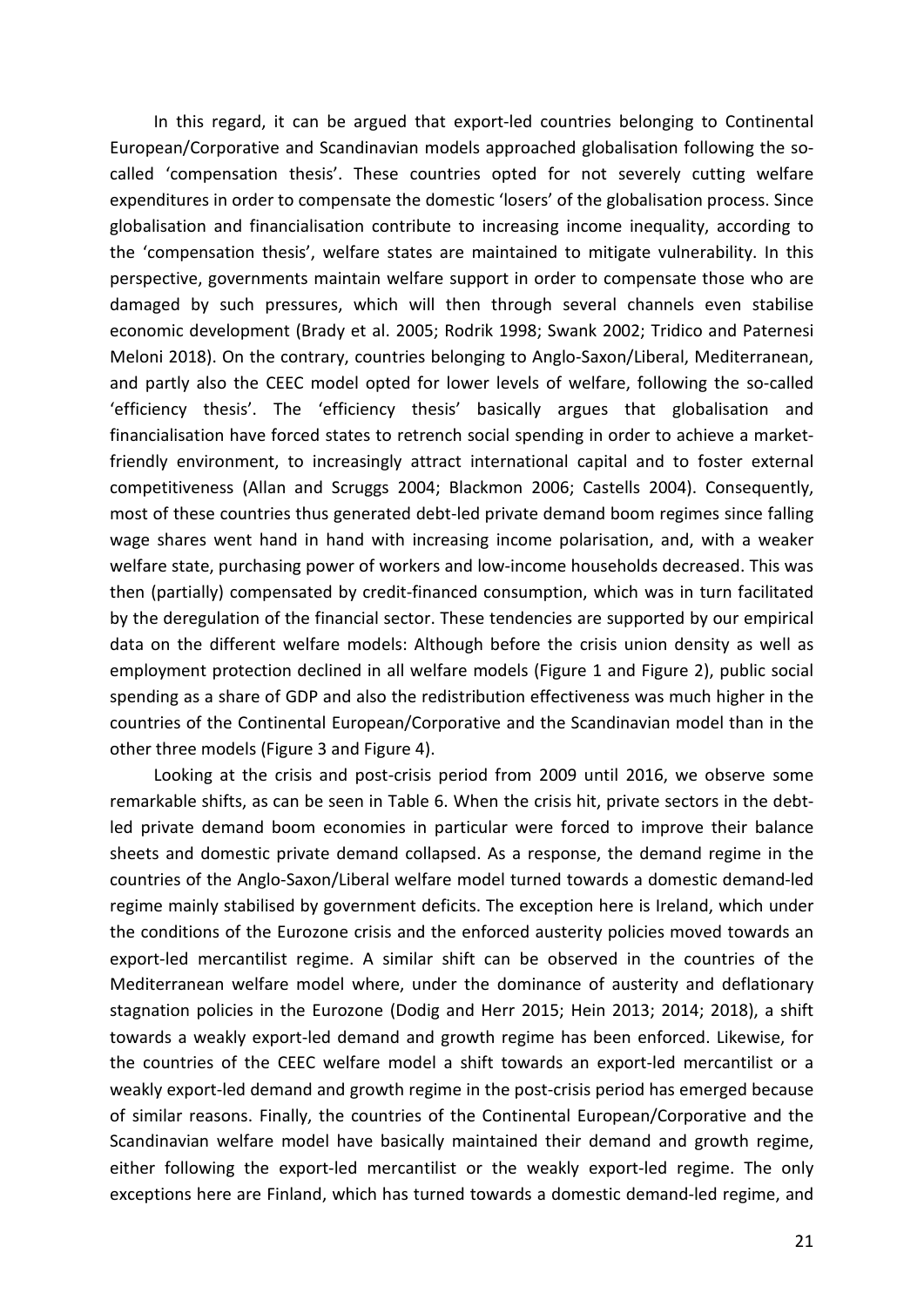France, which has kept this type of regime. As a general pattern for the crisis/post-crisis period we thus have a tendency towards export-led mercantilist or weakly export-led regimes, on the one hand, and as counterparts the domestic demand-led regimes stabilised by government deficits, on the other hand.<sup>[15](#page-22-0)</sup>

|                                                               | <b>Export-led</b><br>mercantilist                                       | Weakly<br>export-led                 | <b>Domestic</b><br>demand-led                                      | Debt-led private<br>demand boom |
|---------------------------------------------------------------|-------------------------------------------------------------------------|--------------------------------------|--------------------------------------------------------------------|---------------------------------|
| Anglo-Saxon/<br>Liberal model                                 | Ireland                                                                 | Australia                            | Canada<br>New Zealand<br>United<br>Kingdom<br><b>United States</b> |                                 |
| <b>Continental</b><br>European/<br><b>Corporative model</b>   | Belgium<br>Germany<br>Luxembourg<br>Netherlands<br>Switzerland<br>Korea | Austria<br>Japan                     | France                                                             |                                 |
| Mediterranean<br>model                                        |                                                                         | Italy<br>Greece<br>Portugal<br>Spain |                                                                    |                                 |
| Scandinavian<br>model                                         | <b>Denmark</b>                                                          | Iceland<br>Norway<br>Sweden          | Finland                                                            |                                 |
| <b>Central and Eastern</b><br><b>European (CEEC)</b><br>model | Estonia<br>Hungary<br>Slovenia                                          | Czech Republic<br>Poland<br>Slovakia |                                                                    |                                 |

**Table 6. Welfare state and demand and growth regimes 2009-2016**

These shifts in demand and growth regimes in the course of and after the crisis have been associated with changes within the welfare models. The most important changes concern the Mediterranean and the CEEC models, which moved further towards a more liberal model through essentially a decline in unionisation, rising labour market flexibility, some welfare retrenchment, and the ensuing rise in inequality, as can be seen in Figures 1–4. As a

<span id="page-22-0"></span> $15$  For global risks and economic policy challenges of such trends see Hein (2017b).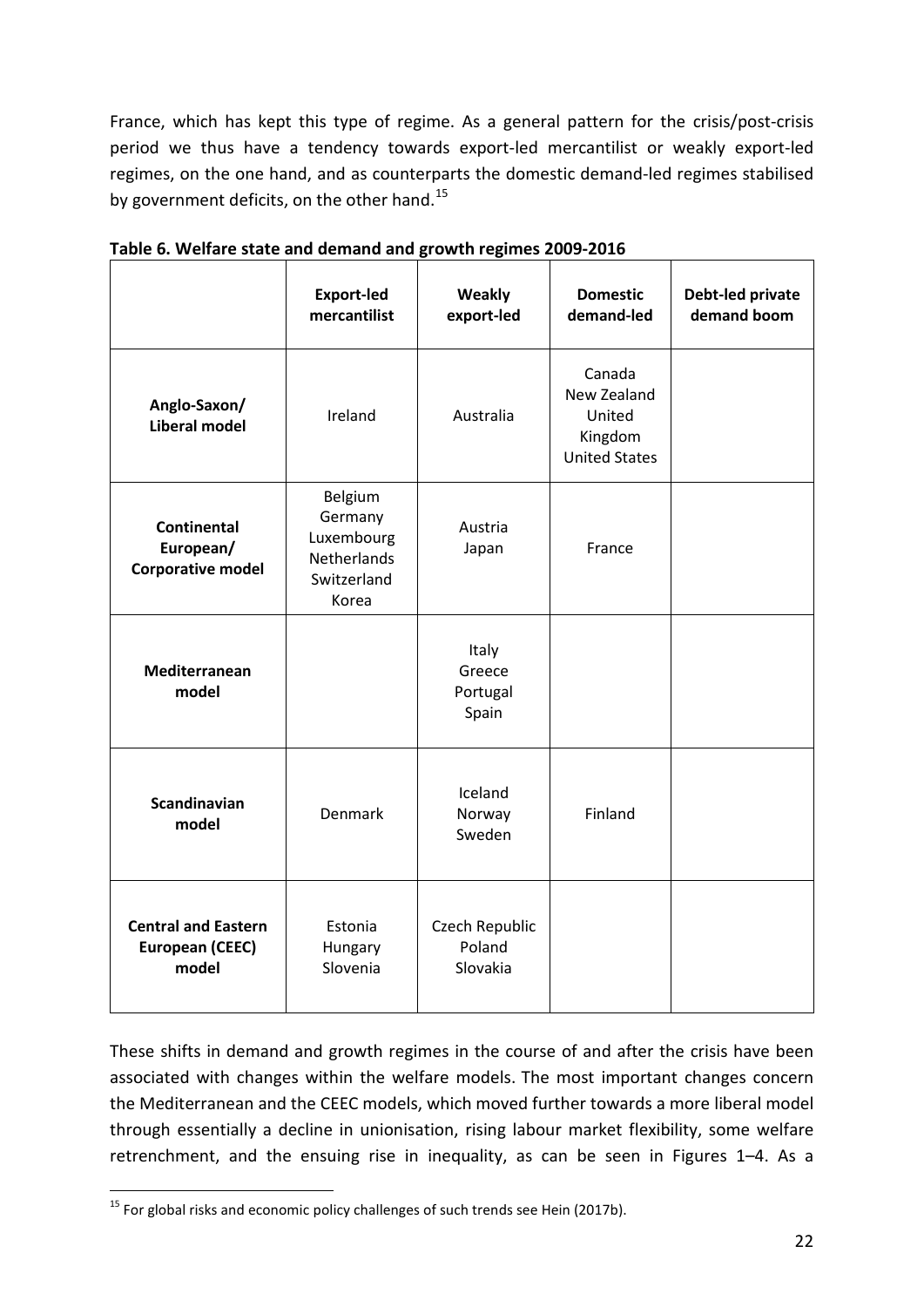consequence, most of the countries of the Mediterranean and the CEEC models turned towards export-led regimes. Labour market flexibility increased dramatically, structural adjustments increased constraints on public budgets, and policies to foster external competitiveness were introduced – particularly wage deflation in the context of Eurozone economic policy regime (Paternesi Meloni 2017). On the contrary, the Anglo-Saxon group moved from the former debt-led private demand boom group to the domestic demand-led group: These countries did not face the fiscal constraints which were imposed on EU countries and thus pushed the Mediterranean and CEEC countries towards export-led regimes. Rather, the Anglo-Saxon countries have been able to introduce expansionary fiscal policies to sustain aggregate demand with a view to face the negative effects of the financial turmoil and the Great Recession. None of the countries that after the 2007-9 crisis transited from the debt-led private demand boom regime towards the domestic demand-led regime were subject to the Eurozone constraints.

#### *5.2 Demand regimes and the degree of welfare*

 $\overline{a}$ 

As an additional exercise to confirm the changes within the welfare models detected above which have accompanied the changes in demand and growth regimes after the 2007-9 crisis, we are calculating a numerical value for the 'degree of welfare' in each country based on the four dimensions we have already referred to above: the unionisation rate and the degree of employment protection as indicators for labour market institutions as well as public social spending (in per cent of GDP) and the government redistribution effectiveness as indicators for 'direct' state intervention into the economy.

In line with the multidimensional approach based on Hay and Wincott (2012), we indicate the degree of welfare of each country by calculating its scores in a (co)variancebased model. Methodologically, the scores of this composite index are calculated as a weighted combination of the four abovementioned indicators using the 'principal component analysis' (PCA) introduced by Pearson (1901) and further developed by Hotelling (1933; 1936) – see also Jolliffe and Cadima (20[16](#page-23-0)) for its recent developments.<sup>16</sup> Therefore, we infer the degree of welfare from four observed variables – public social spending (as share of GDP), redistribution effectiveness, EPL index, and trade union density – for our panel of 30 countries at three different points in time (2005, 2010, and 2015), and we create a single index out of these through the  $PCA^{17}$  $PCA^{17}$  $PCA^{17}$  with a view to assess the evolution of welfare systems before and after the 2007-9 financial and economic crisis. Our findings are reported in Table 7, which shows the ranking of countries according to the estimated scores of our degree of welfare.

<span id="page-23-0"></span> $16$  The PCA is a dimension-reduction tool that can be used to reduce a large set of variables to a single indicator that still contains most of the information provided by the larger set.

<span id="page-23-1"></span><sup>&</sup>lt;sup>17</sup> In brief, PCA seeks a linear combination of manifest variables such that the maximum variance is extracted from them; the principal components are defined as a linear combination of the original variables, and these coefficients are then stored in a 'loading matrix', i.e. a rotation matrix which rotates data such that the projection with greatest variance goes along the first axis (*varimax*). Technically, PCA simplifies the complexity in high-dimensional data while retaining trends and patterns: it does this by transforming data into a single dimension as a summary of features (see the Technical Annex for the complete methodology).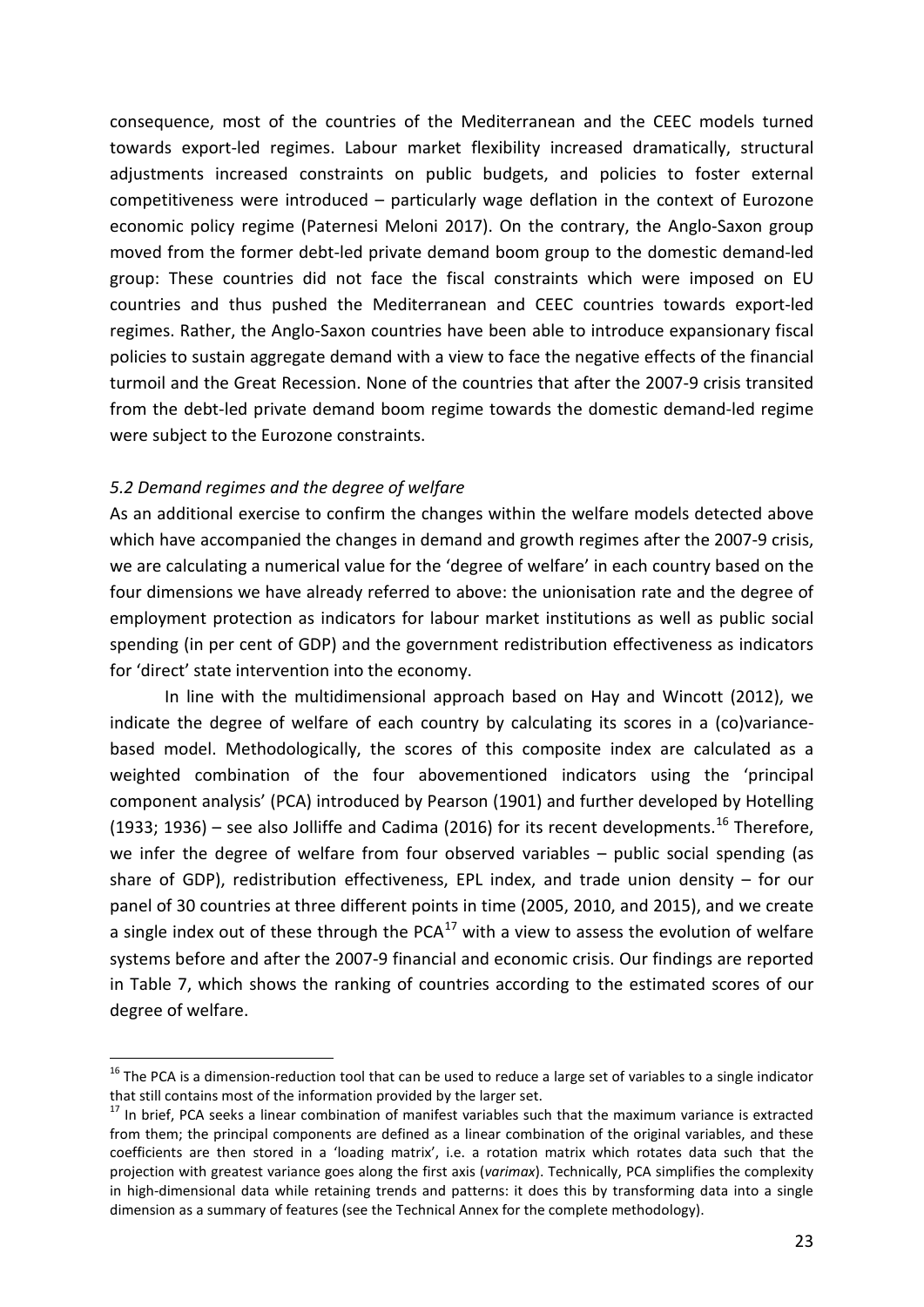The comparative reading of our synthetic welfare indicator prior to and after the 2007-9 crisis leads to the following results (see Figure 6). Generally, we confirm that Scandinavian<sup>[18](#page-24-0)</sup> and Continental European/Corporative countries exhibit higher degrees of welfare, except for Korea and Switzerland due to their low public social spending and redistribution effectiveness.<sup>[19](#page-24-1)</sup> By contrast, Anglo-Saxon/Liberal countries show a low and even falling degree of welfare particularly due to weak labour market institutions combined with low redistribution.<sup>[20](#page-24-2)</sup>

In the middle we generally find Mediterranean and CEEC countries, where a moderate degree of welfare can be observed. Here the picture is more heterogeneous and some specific cases emerge from our analysis. For instance, a low and decreasing degree of welfare in CEEC countries – particularly in Estonia (Thorhallsson and Kattel 2013), which might be not included in the CEEC model anymore – is due to the recent phase of transition towards a more liberal stance in these countries. However, the opposite reasoning can be advanced for Slovenia, which now appears to meet the specific features of Continental European countries – as also suggested by Tomšič et al. (2008). In the middle of the distribution we find, as expected, countries which combine some traditional traits of the Corporative model with some elements of Anglo-Saxon/Liberal model. In this regard, the most emblematic cases are Italy and Japan, with the latter already addressed by Esping-Andersen (1997). Italy exhibits positive and increasing values of the welfare index and it is the most generous Mediterranean country in terms of welfare; in parallel, in recent times Japan has shown a higher, albeit still negative, value of the index. Finally, according to our synthetic indicator of welfare it can be stated that several Anglo-Saxon/Liberal (particularly Ireland, New Zealand, and the UK) and CEEC countries (particularly Hungary, Estonia, and Slovenia) remarkably reduced their welfare degree after 2005, and this occurred in parallel with a shift towards export-led demand and growth models in the latter group.

<span id="page-24-0"></span><sup>&</sup>lt;sup>18</sup> Public social spending in Scandinavian countries was, on average (2000-2015), 23.67% GDP, while 18.72% in the rest of the sample.

<span id="page-24-1"></span> $19$  The low score of welfare in Korea is mainly driven by remarkably low public social spending (only 8.28% GDP) in 2010 and 10.11% GDP in 2015). Moreover, Switzerland exhibits a very low redistribution effort (19.8% in 2005 and 20.6% in 2010, second only to Korea) and trade union density.

<span id="page-24-2"></span> $^{20}$  Redistribution effectiveness is 21% in the US before the crisis, 23% in 2010, and 22% in 2015. By contrast, in Scandinavian countries it is on average 40% throughout the whole period.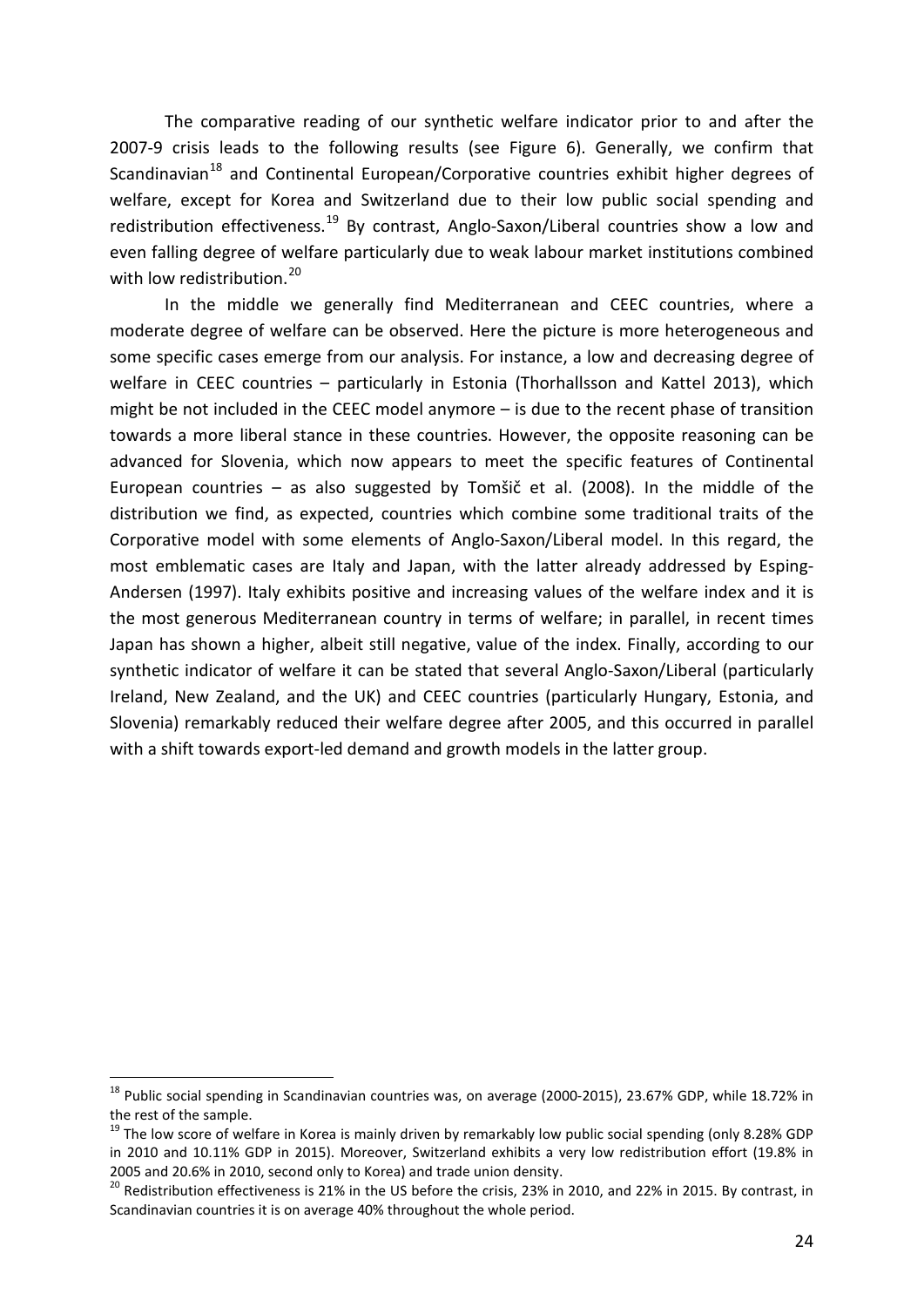| Rank                    | Country   | 2005     | Country       | 2010     | Country    | 2015     |
|-------------------------|-----------|----------|---------------|----------|------------|----------|
| $\mathbf{1}$            | SW        | 1.306    | FI.           | 1.183    | FI.        | 1.516    |
| $\overline{2}$          | DK        | 0.964    | BE            | 1.081    | BE         | 1.190    |
| 3                       | FI.       | 0.915    | DK            | 1.079    | DK         | 1.087    |
| $\overline{\mathbf{4}}$ | ВE        | 0.762    | SW            | 0.878    | ${\sf FR}$ | 0.958    |
| 5                       | AT        | 0.669    | AT            | 0.841    | AT         | 0.894    |
| 6                       | <b>FR</b> | 0.657    | <b>FR</b>     | 0.759    | SW         | 0.741    |
| $\overline{7}$          | DE        | 0.608    | SI            | 0.648    | $\sf IT$   | 0.725    |
| 8                       | SI        | 0.579    | IT            | 0.629    | GR         | 0.613    |
| 9                       | LU        | 0.360    | DE            | 0.624    | DE         | 0.545    |
| $10\,$                  | CZ        | 0.235    | IE            | 0.543    | <b>NO</b>  | 0.452    |
| 11                      | <b>NO</b> | 0.137    | LU            | 0.476    | SI         | 0.448    |
| 12                      | IT        | 0.118    | PT            | 0.422    | PT         | 0.353    |
| 13                      | HU        | 0.013    | HU            | 0.416    | CZ         | 0.232    |
| 14                      | PL        | $-0.018$ | <b>NO</b>     | 0.407    | ES         | 0.108    |
| 15                      | PT        | $-0.089$ | CZ            | 0.245    | <b>NL</b>  | 0.090    |
| 16                      | <b>NL</b> | $-0.101$ | GR            | 0.236    | LU         | 0.061    |
| 17                      | IS        | $-0.323$ | ES            | 0.154    | IE         | 0.027    |
| 18                      | GR        | $-0.368$ | IS.           | 0.075    | IS         | $-0.028$ |
| 19                      | SK        | $-0.378$ | $\sf NL$      | $-0.032$ | HU         | $-0.225$ |
| 20                      | ES        | $-0.485$ | $\mathsf{PL}$ | $-0.179$ | JP         | $-0.232$ |
| 21                      | IE        | $-0.520$ | SK            | $-0.180$ | PL         | $-0.244$ |
| 22                      | UK        | $-0.556$ | UK            | $-0.190$ | SK         | $-0.259$ |
| 23                      | AU        | $-0.658$ | JP            | $-0.352$ | UK         | $-0.408$ |
| 24                      | JP        | $-0.684$ | EE            | $-0.458$ | AU         | $-0.606$ |
| 25                      | ΝZ        | $-0.689$ | <b>NZ</b>     | $-0.542$ | EE         | $-0.801$ |
| 26                      | EE.       | $-0.862$ | AU            | $-0.799$ | NZ         | $-0.823$ |
| 27                      | CA        | $-0.943$ | CA            | $-0.801$ | <b>CH</b>  | $-0.860$ |
| 28                      | <b>CH</b> | $-1.072$ | <b>CH</b>     | $-1.049$ | CA         | $-0.887$ |
| 29                      | US        | $-1.463$ | US.           | $-1.108$ | <b>US</b>  | $-1.183$ |
| 30                      | KR        | $-2.470$ | KR            | $-2.233$ | KR         | $-1.902$ |

**Table 7. Degree of welfare (scores and ranking)**

*Notes: The table reports the degree of welfare spurring from the PCA, implemented starting from the correlation matrix of four manifest variables, namely:*

• *public social spending share on GDP (PSS);*

- *redistribution effectiveness (RED);*
- *employment protection (EPL);*
- *trade union density (TUD).*

*See the technical annex for complete methodology.*

*Source: See Figures 1-4.*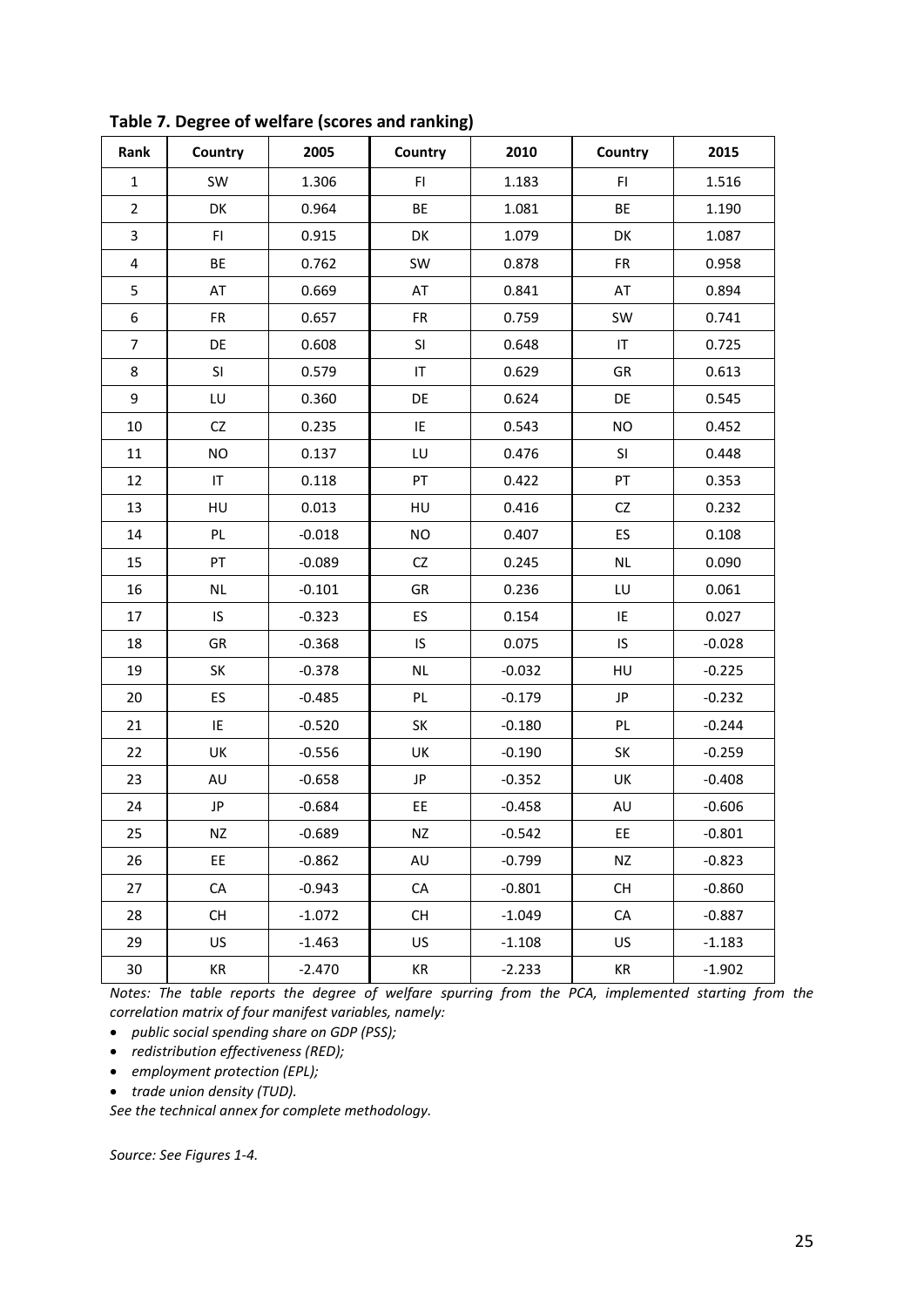#### **Figure 6. Demand and growth regimes and welfare models**





*6.2: Demand and growth regimes and welfare models in 2010*

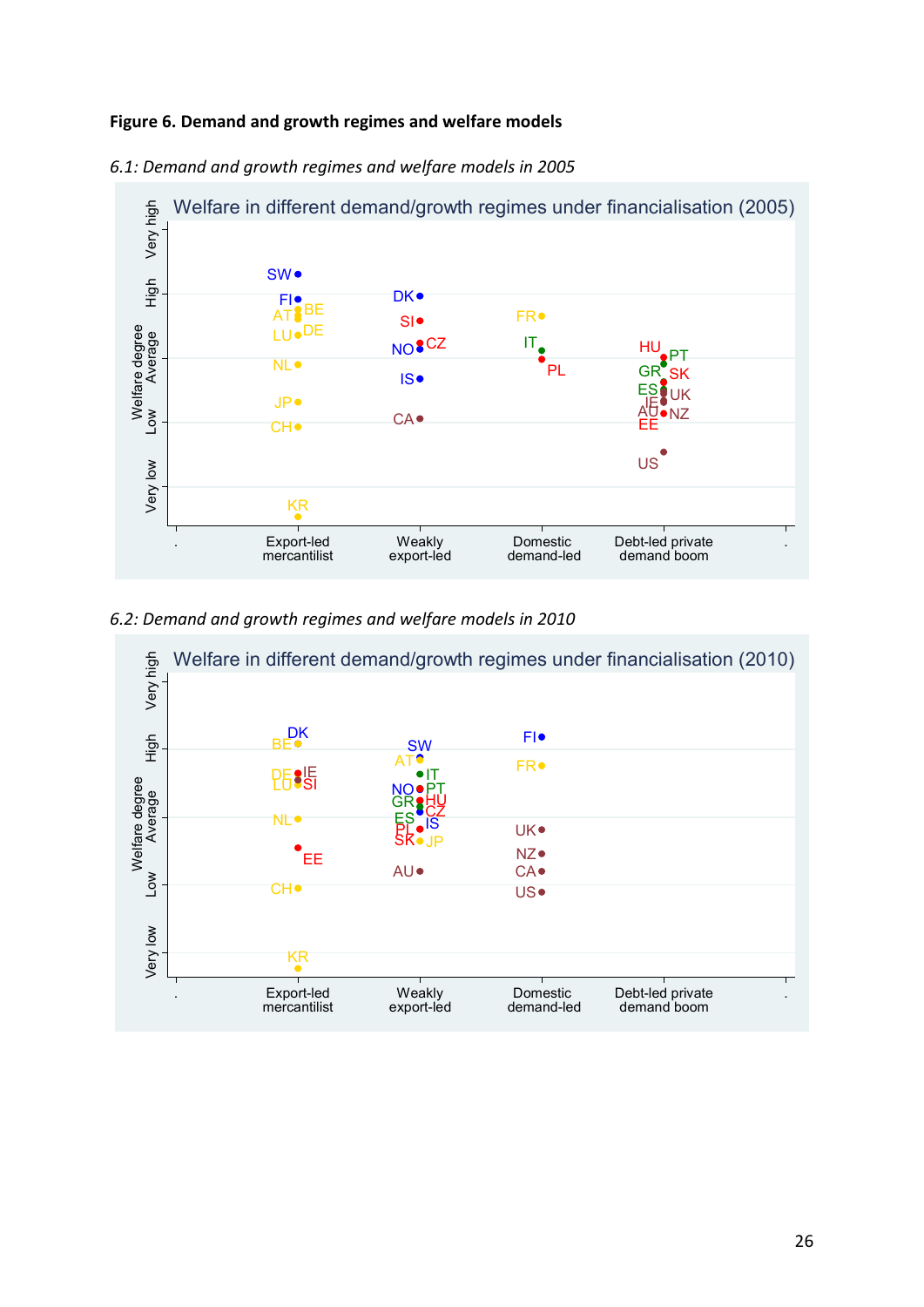

#### *6.3: Demand and growth regimes and welfare models in 2015*

*Notes: The figures provide snapshots of the relationship between demand and growth regimes and welfare models in different OECD countries. On the horizontal axis we report the demand and growth regimes (according to Table 5 for 2005, and to Table 6 for 2010 and 2015), while on the vertical axis we plot the degree of welfare (based on the results reported in Table 7). For easy comparison and interpretation, colours refer to the welfare taxonomy reported in Table 2.*

#### **6. Conclusions**

Starting from the recent attempts at connecting CPE with PK research on demand-led growth regimes in the period of finance-dominated capitalism, which we fully appreciate, our paper has first clarified several ambiguities and misunderstandings of PK demand-led growth regimes and their empirical indicators in the recent CPE literature. We have then provided a theoretically consistent and empirically applicable classification of demand and growth regimes under the conditions of finance-dominated capitalism and have distinguished four regimes, i.e. 1) an export-led mercantilist regime, 2) a weakly export-led regime, 3) a domestic demand-led regime, and 4) a debt-led private demand boom regime.

Second, instead of using the traditional welfare system classification in the VoC theory, we have applied a richer and more complex taxonomy in the tradition of Esping-Anderson (1990), as recently proposed by Hay and Wincott (2012): 1) the Anglo-Saxon/Liberal model, 2) the Continental European/Corporative model, 3) the Mediterranean model, 4) the Scandinavian model, and 5) the Central and Eastern European (CEEC) model.

Third, we have then examined the relationships between demand-led growth regimes and welfare models both before and after the recent crisis, i.e. for the 2000-2008 and the 2009-2016 periods, for a set of 30 OECD countries.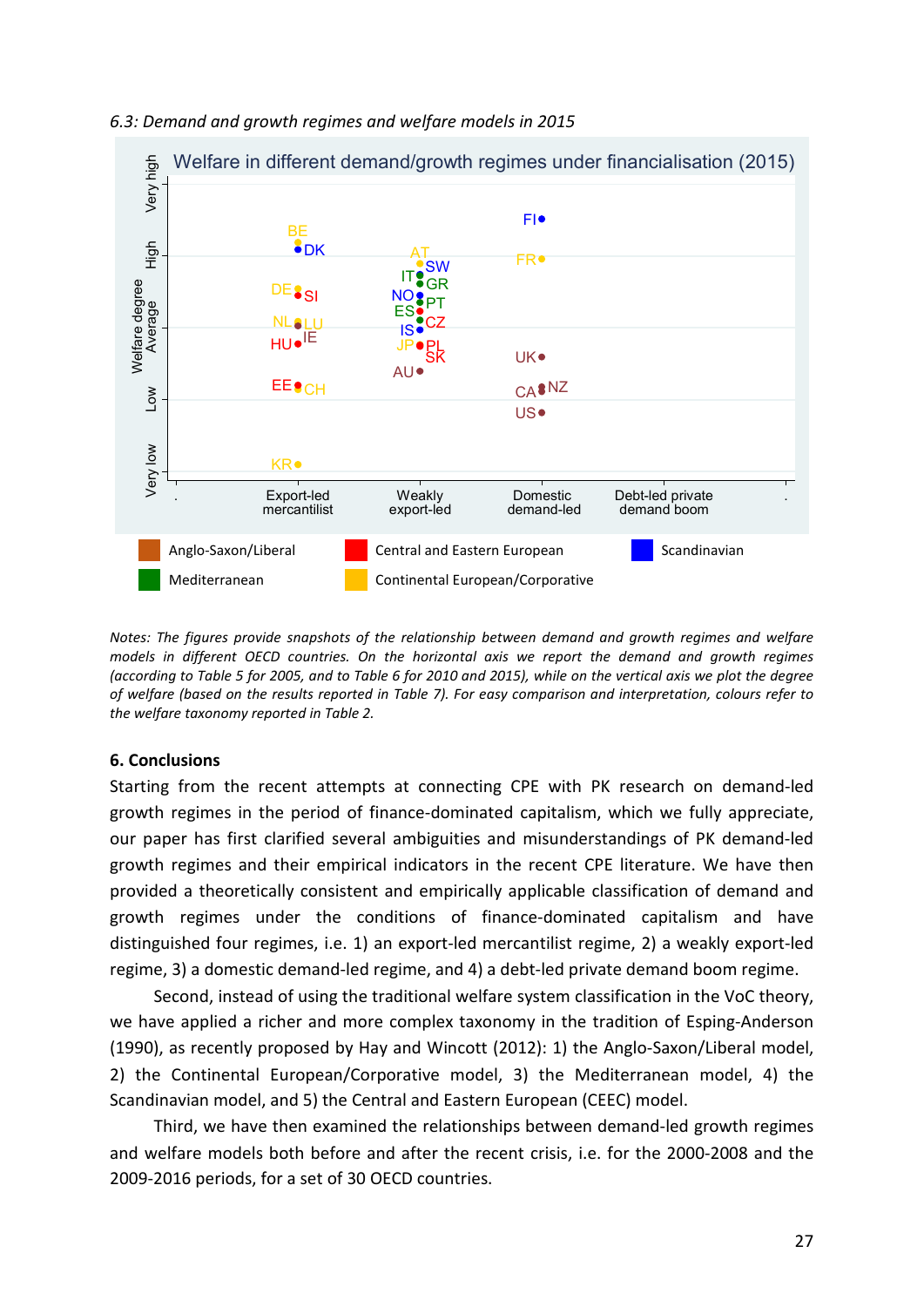What emerges from our juxtaposition is that in the pre-crisis period 2000-2008 the Continental European/Corporative (with the exception of France) and the Scandinavian welfare models generated export-led mercantilist or weakly export-led demand and growth regimes. In the Anglo-Saxon/Liberal and the Mediterranean welfare models, with the exception of Italy, however, we found the debt-led private demand boom regime. The CEEC welfare model generated either weakly export-led or debt-led private demand boom regimes, or, like Poland a domestic demand-led regime. As a first hypothesis, which may need further research, we have related this pattern to different degrees of financialisation, on the one hand, and to different strategies trying to cope with globalisation, on the other hand.

Looking at the crisis and post-crisis period from 2009 until 2016, we have observed some remarkable shifts. The demand and growth regime in countries of the Anglo-Saxon/Liberal welfare model turned towards a domestic demand-led regime mainly stabilised by government deficits, with the exception of Ireland, which under the conditions of the Eurozone crisis and the enforced austerity policies moved towards an export-led mercantilist regime. In the countries of the Mediterranean welfare model, under the dominance of austerity and deflationary stagnation policies in the Eurozone, also a shift towards a weakly export-led demand and growth regime has been enforced. Likewise for the countries of the CEEC welfare model a shift towards an export-led mercantilist or a weakly export-led demand and growth regime in the post-crisis period has emerged for similar reasons. Finally, the countries of the Continental European/Corporative and the Scandinavian welfare model have basically maintained their demand and growth regime, either following the export-led mercantilist or the weakly export-led regime. The only exceptions here are Finland, which has turned towards a domestic demand-led regime, and France, which has kept this type of regime. As a general pattern for the post-crisis period we thus have a tendency towards export-led mercantilist or weakly export-led regimes, on the one hand, and as counterparts the domestic demand-led regimes stabilised by government deficits, on the other hand.

Finally, we have found that the welfare models in the course and after the crisis have changed somewhat, too, in particular the Mediterranean and the CEEC models. The countries in these models have moved towards a more Anglo-Saxon/Liberal model, essentially through rising labour market flexibility, welfare retrenchment, and the ensuing rise in inequality. We leave the question whether this might require a re-classification of welfare models to further research. What we can claim at this stage is that, although the Mediterranean and the CEEC model countries are likely moving towards the Anglo-Saxon/Liberal model in terms of welfare, they have not been able to follow the domestic demand-led demand and growth regime mainly stabilised by government deficits of the Anglo-Saxon/Liberal countries because of the constraints on fiscal policy imposed on these EU countries by the Maastricht regime and the enforced austerity policies.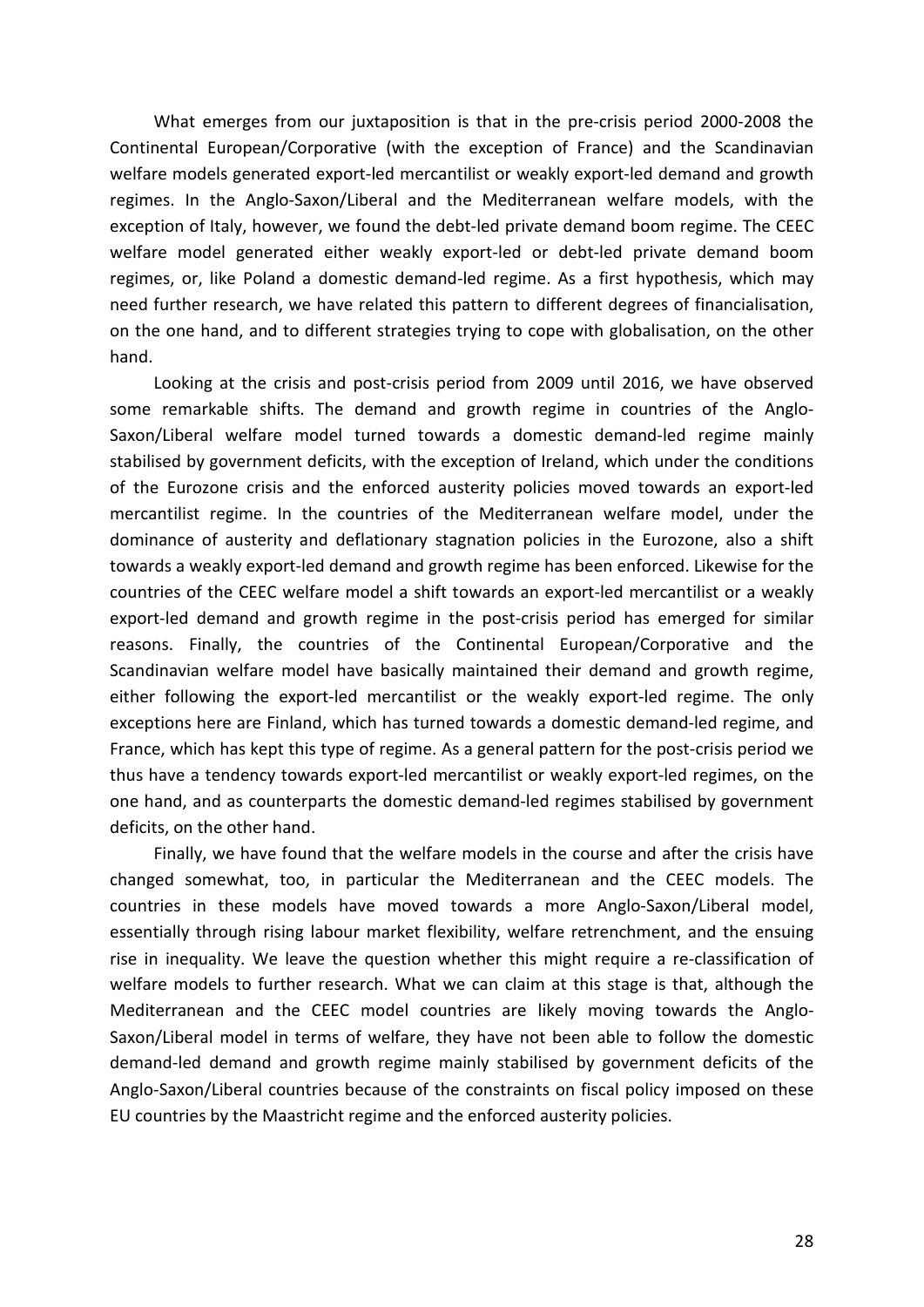#### **Appendix**

#### **A. Data and sources**

| Wage share                                                                                                    | Labour income share (adjusted wage share)<br>Source: ILO.org (database ILOSTAT).                                                                                                                                                             |  |  |
|---------------------------------------------------------------------------------------------------------------|----------------------------------------------------------------------------------------------------------------------------------------------------------------------------------------------------------------------------------------------|--|--|
| Public social spending                                                                                        | Public social spending as per cent of GDP.<br>Source: OECD.Stat, Social Expenditure Database (SOCX).                                                                                                                                         |  |  |
| <b>Employment protection</b>                                                                                  | Strictness of employment protection – individual and<br>collective dismissals (regular contracts, v1, 1985-2013). For<br>2015 we used 2013 data.<br>Source: OECD.Stat, Labour.                                                               |  |  |
| Trade union density                                                                                           | Trade union density (administrative data, survey data when<br>administrative data are not available).<br>Source: OECD.Stat, Income Distribution and Poverty.                                                                                 |  |  |
| Income inequality                                                                                             | Gini coefficient (income definition until 2011, new income<br>definition since 2011).<br>- disposable income, post taxes and transfers<br>- market income, before taxes and transfers<br>Source: OECD.Stat, Income Distribution and Poverty. |  |  |
| GDP growth and growth<br>contributions, as well as<br>financial balances of the main<br>macroeconomic sectors | Source: AMECO Database of the European Commission.                                                                                                                                                                                           |  |  |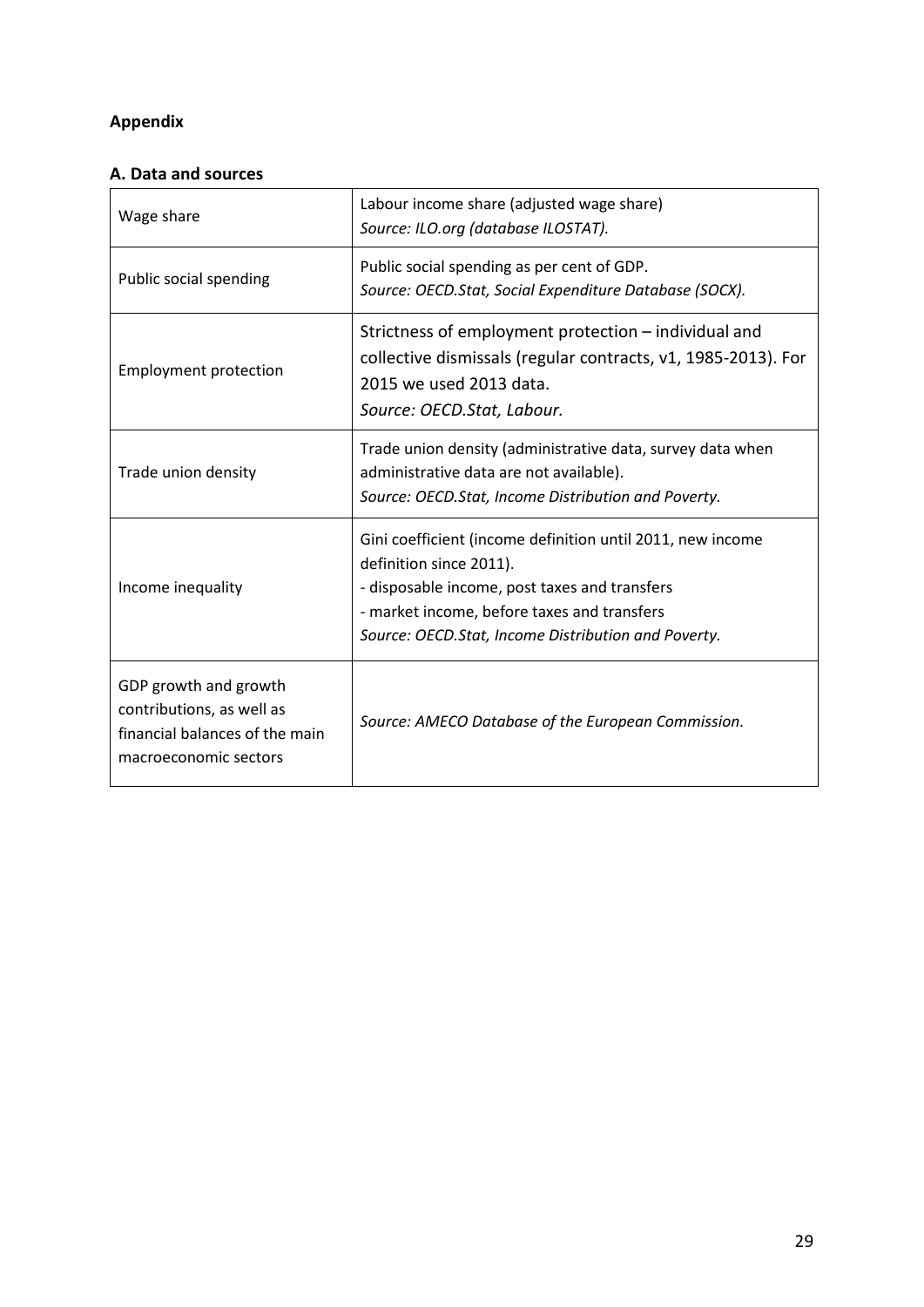#### **B. Technical annex**

| Variable   | Obs. | Mean   | Std. Dev. | Min   | Max    |
|------------|------|--------|-----------|-------|--------|
| <b>PSS</b> | 90   | 21.651 | 4.892     | 6.115 | 31.685 |
| <b>RED</b> | 90   | 0.352  | 0.084     | 0.073 | 0.487  |
| EPL        | 90   | 2.111  | 0.715     | 0.257 | 4.417  |
| TUD        | 90   | 29.536 | 20.713    | 4.5   | 95.2   |

*Descriptive analyses and correlation matrix of MVs*

| <b>MVs</b> | <b>PSS</b> | DG     | EPL    | TU                       |
|------------|------------|--------|--------|--------------------------|
| <b>PSS</b> | 1.0000     | -      | -      | $\overline{\phantom{0}}$ |
| <b>RED</b> | 0.6837     | 1.0000 | -      | $\overline{\phantom{0}}$ |
| EPL        | 0.3117     | 0.2801 | 1.0000 | $\overline{\phantom{0}}$ |
| <b>TUD</b> | 0.2896     | 0.3833 | 0.0224 | 1.0000                   |

*Principal components/correlation* Number of obs. = 90

 Number of comp. = 5 Trace  $= 4$ 

#### *Rotation: varimax* Rho = 1.0000

| Component | Eigenvalue | <b>Difference</b> | Proportion | Cumulative |
|-----------|------------|-------------------|------------|------------|
| Comp1     | 2.06793    | 1.08463           | 0.5170     | 0.5170     |
| Comp2     | .983302    | .3424             | 0.2458     | 0.7628     |
| Comp3     | .640902    | .333038           | 0.1602     | 0.9230     |
| Comp4     | .307864    | -                 | 0.0770     | 1.0000     |

| Principal<br>components<br>(eigenvectors)St<br>andardized<br>variable | Comp1  | Comp2     | Comp3     | Comp4     | $Un-$<br>explained |
|-----------------------------------------------------------------------|--------|-----------|-----------|-----------|--------------------|
| <b>PSS</b>                                                            | 0.5973 | 0.0644    | $-0.4294$ | 0.6743    | 0                  |
| <b>RED</b>                                                            | 0.6119 | $-0.0636$ | $-0.3020$ | $-0.7282$ | 0                  |
| EPL                                                                   | 0.3430 | 0.7474    | 0.5688    | $-0.0130$ | 0                  |
| TUD                                                                   | 0.3888 | $-0.6582$ | 0.6331    | 0.1216    | 0                  |

*To calculate the degree of welfare reported in Table 7 we implemented a PCA which started from the correlation matrix of manifest variables (MVs) indicated in Figures 1 to 4. From the correlation matrix, we compute the eigenvalues, the highest of which has the one capturing the highest variance, and the ratio*  between it and the sum of eigenvalues indicates how much variance is explained by the first principal *component. Then, for each eigenvalue the respective eigenvector has been calculated. The eigenvector is the vector of coefficients which multiply the original MVs within the linear combination that allows to obtain the 'degree of welfare'. In algebraic terms, we consider a X matrix (with z-standardized values) with n=30 rows representing countries and p=4 columns representing MVs. Mathematically, the PCA transformation is defined by a set of p-dimensional vectors of loadings*  $\overline{w}_{(k)}$  *= (w* $_1$ *, …, w* $_p)_{(k)}$  *that map each row vector*  $\bar{x}_{(i)}$  *of X to a new*  $vector$  of principal component scores  $\bar{t}_{(i)}$  = ( $t_1$ , …,  $t_l$ ) $_{(i)}$ , given by  $t_{k(i)}$  =  $\bar{x}_{(i)}$   $\bar{w}_{(k)}$  (for i = 1, …, n and k = 1, …, l), in *such way that the vector of scores* ̅*considered over the dataset successively inherits the maximum possible variance from*  $\bar{x}$ *, with each loading vector*  $\bar{w}$  *constrained to be a unit vector. In order to maximize the variance,*  $t$ he first loading vector  $\overline{w}_{\left( 1\right) }$  thus has to satisfy the following:

 $\overline{w}_{(1)} = arg \, max_{\|\overline{w}\|=1} \left\{ \sum_i (t_1)^2 \binom{}{^{(i)}} \right\} = arg \, max_{\|\overline{w}\|=1} \left\{ \sum_i (\overline{x}_{(i)} \cdot \overline{w})^2 \right\}.$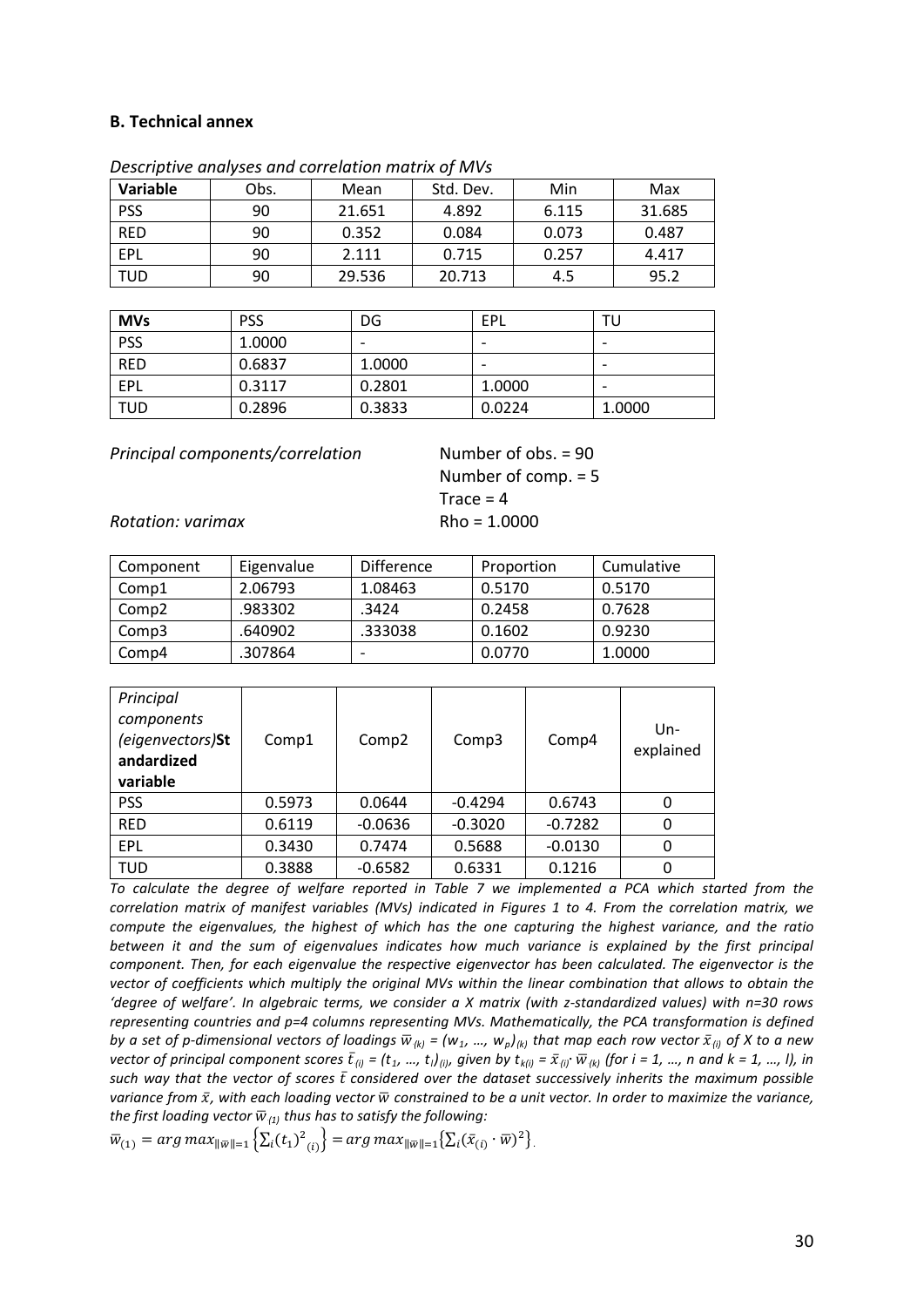#### **References**

- Allan, J.P., Scruggs, L. (2004). Political partisanship and welfare state reform in advanced industrial societies. *American Journal of Political Science*, *48*(3), 496-512.
- Baccaro, L., Pontusson, J. (2016). Rethinking comparative political economy: the growth model perspective. *Politics & Society, 44*(2), 175–207.
- Baccaro, L., Pontusson, J. (2018). Comparative political economy and varieties of macroeconomics. MPIfG Discussion Paper 18/10. Cologne, Max Planck Institute for the Study of Societies.
- Barba, A., Pivetti, M. (2009). Rising household debt: its causes and macroeconomic implications – a long-period analysis. *Cambridge Journal of Economics, 33*, 113-137.
- Behringer, J., van Treeck, T. (2017). Varieties of Capitalism and growth regimes: The role of income distribution. Forum Macroeconomomics and Macroeconomic Policies (FMM) Working Papers 9/2017. Düsseldorf, Hans Boeckler Foundation.
- Blackmon, P. (2006). The state: back in the center of the globalization debate. *International Studies Review*, *8*(1), 116-119.
- Boone, L., Girouard, N. (2002). The stock market, the housing market and consumer behaviour. *OECD Economic Studies, 35*, 175-200.
- Brady, D., Beckfield, J., Seeleib-Kaiser, M. (2005). Economic globalization and the welfare state in affluent democracies, 1975–2001. *American Sociological Review*, *70*(6), 921- 948.
- Carlin, W., Soskice, D.W. (2009). Teaching intermediate macroeconomics using the 3 equation model. In Fontana, G., Setterfield, M. (eds), *Macroeconomic Theory and Macroeconomic Pedagogy* . London, Palgrave Macmillan.
- Carlin, W., Soskice, D.W. (2015). *Macroeconomics: Institutions, Instability, and the Financial System*. Oxford, Oxford University Press.
- Castells, M. (2004). Global informational capitalism. In: McGrew AG and Held D (eds) *The Global Transformations Reader: An Introduction to the Globalization Debate*. Cambridge, UK, Polity Press.
- Coats, D. (2013). *Just deserts: Poverty and income inequality: can workplace democracy make a difference?* London, The Smith Institute and Webb Memorial Trust.
- Cynamon, B., Fazzari S. (2008). Household debt in the consumer age: source of growth risk of collapse. *Capitalism and Society*, *3*(2), 1-30.
- Cynamon, B., Fazzari, S. (2013). Inequality and household finance during the consumer age. Working Paper No. 752. Annandale-on-Hudson, NY, Levy Economics Institute of Bard College.
- Davis, L. (2018). Financialisation and the nonfinancial corporation: an investigation of firm level investment behavior in the United States. *Metroeconomica*, *69*(1), 270-3017.
- Dodig, N., Hein, E., Detzer, D. (2016). Financialisation and the financial and economic crises: Theoretical framework and empirical analysis for 15 countries. In Hein, E., Detzer, D. and Dodig, N. (eds.), *Financialisation and the Financial and Economic Crises: Country Studies.* Cheltenham, Edward Elgar.
- Dodig, N., Herr, H. (2015). Current account imbalances in the EMU: an assessment of official policy responses. *Panoeconomicus*, *66*(2): 193-216.
- Duesenberry, J.S. (1949). *Income, Saving and the Theory of Consumer Behavior.* Cambridge, MA, Harvard University Press.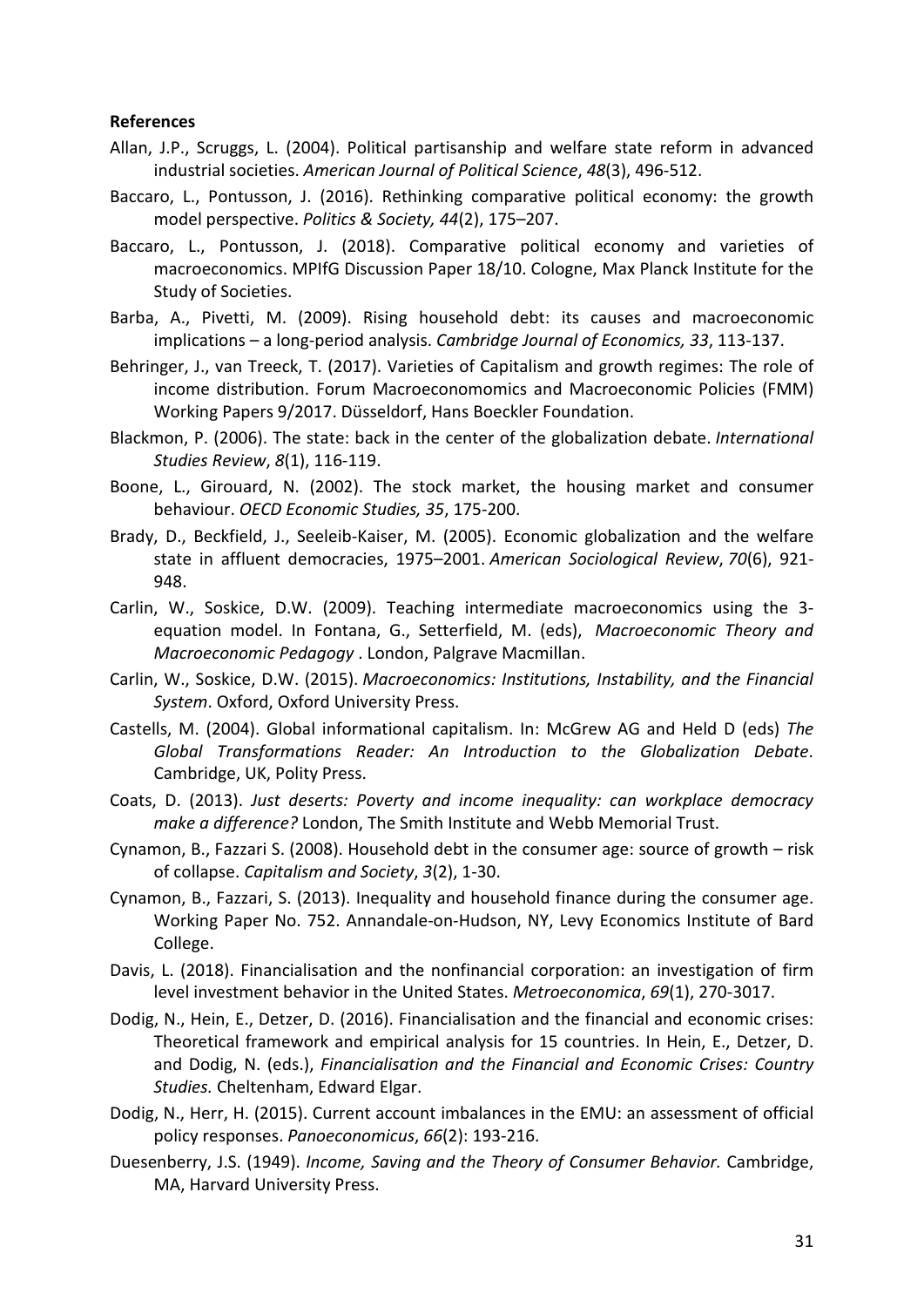- Emmenegger, P., Kvist, J., Marx, P., Petersen, K. (2015). Three Worlds of Welfare Capitalism: The making of a classic. *Journal of European Social Policy*, *25*(1), 3-13.
- Esping-Andersen, G. (1990). *The Three Worlds of Welfare Capitalism.* Cambridge, UK, Polity Press.
- Esping-Andersen, G. (1997). Hybrid or unique?: The Japanese welfare state between Europe and America, *Journal of European Social Policy*, *7*(3), 179-189.
- Feldmann, M. (2006). Emerging varieties of capitalism in transition countries: industrial relations and wage bargaining in Estonia and Slovenia. *Comparative Political Studies*, *39*(7), 829-854.
- Ferrera, M. (1996). The "Southern Model" of welfare in social Europe. *Journal of European Social Policy*, *6*, 17-37.
- Fontana, G., Setterfield, M. (eds) (2009). *Macroeconomic Theory and Macroeconomic Pedagogy* . London, Palgrave Macmillan.
- Frank, R.H., Levine, A.S., Dijk, O. (2014). Expenditure cascades. *Review of Behavioral Economics*, *1*, 55–73.
- Guttmann, R., Plihon, D. (2010). Consumer debt and financial fragility. *International Review of Applied Economics*, *24*, 269-283.
- Hague, R., Harrop, M. (2013). *Comparative Government and Politics: An Introduction, 9th edition.* London, Palgrave Macmillan.
- Hall, P.A., Soskice, D. (2001). *Varieties of Capitalism: The Institutional Foundations of Comparative Advantage*. Oxford, Oxford University Press.
- Hay C., Wincott, D. (2012). *The Political Economy of European Welfare Capitalism*. London, Palgrave Macmillan.
- Hein, E. (2012). *The Macroeconomics of Finance-dominated Capitalism – and its Crisis*. Cheltenham, Edward Elgar.
- Hein, E. (2013). The crisis of finance-dominated capitalism in the Euro area, deficiencies in the economic policy architecture and deflationary stagnation policies. *Journal of Post Keynesian Economics*, *36*(2), 325–354.
- Hein, E. (2014). *Distribution and Growth after Keynes: A Post-Keynesian Guide.* Cheltenham, Edward Elgar.
- Hein, E. (2015). Finance-dominated capitalism and re-distribution of income a Kaleckian perspective. *Cambridge Journal of Economics*, *39*, 907-934.
- Hein, E. (2017a). Post-Keynesian macroeconomics since the mid-1990s main developments. *European Journal of Economics and Economic Policies: Intervention*, *14*(2), 131-172.
- Hein, E. (2017b). *Financialisation and tendencies towards stagnation: the role of macroeconomic regime changes in the course of and after the financial and economic crisis 2007-9.* Institute for International Political Economy (IPE), Working Paper 90/2017. Berlin, Berlin School of Economics and Law.
- Hein, E. (2018). Stagnation policy in the Eurozone and economic policy alternatives: A Steindlian/neo-Kaleckian perspective. *Wirtschaft und Gesellschaft*, *44*(3), 315-348.
- Hein, E., Detzer, D., Dodig, N. (eds.) (2016). *Financialisation and the Financial and Economic Crises: Country Studies.* Cheltenham, Edward Elgar.
- Hein, E., Dünhaupt, P., Alfageme, A., Kulesza, M. (2017a). Financialisation and distribution before and after the crisis: Patterns for six OECD countries. In Arestis, P., Sawyer, M.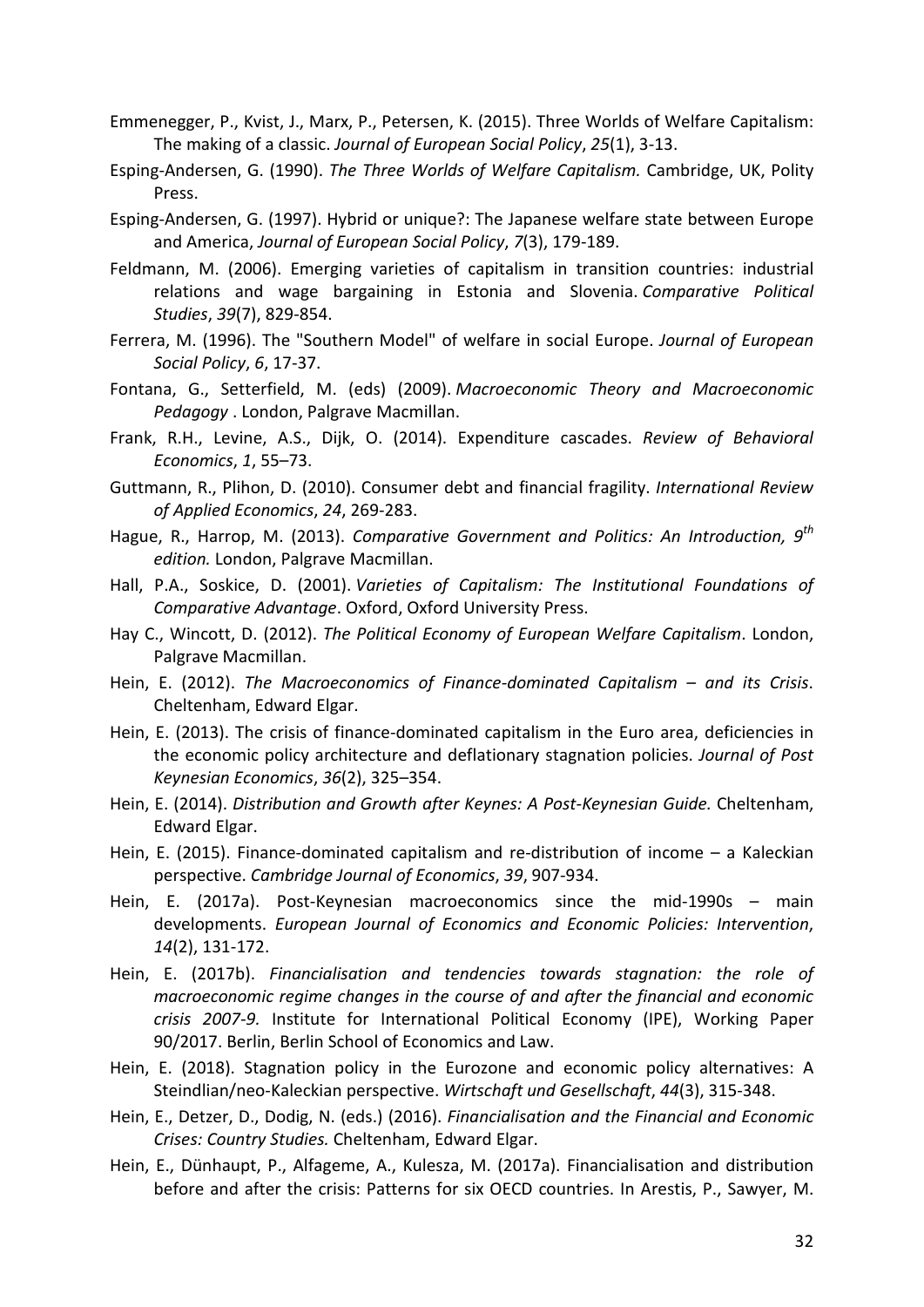(eds.), *Economic Policies since the Global Financial Crisis. International Papers in Political Economy*. London, Palgrave Macmillan.

- Hein, E., Dünhaupt, P., Kulesza, M., Alfageme, A. (2017b). Financialisation and distribution from a Kaleckian perspective: the US, the UK and Sweden compared – before and after the crisis. *International Journal of Political Economy*, *46*(4), 233-266.
- Hein, E., Dünhaupt, P., Alfageme, A., Kulesza, M., (2018). A Kaleckian perspective on financialisation and distribution in three main Eurozone countries before and after the crisis: France, Germany and Spain. *Review of Political Economy*, *30*(1), 41-71.
- Hein, E., Mundt, M. (2012). Financialisation and the requirements and potentials for wageled recovery – a review focussing on the G20. Conditions of Work and Employment Series No. 3. Geneva, ILO.
- Hein, E., Stockhammer, E. (eds.) (2011)*. A Modern Guide to Keynesian Macroeconomics and Economic Policies*. Cheltenham, Edward Elgar.
- Hein, E., Truger, A. (2009). How to fight (or not to fight) a slowdown. *Challenge*, *52*(2), 52-75.
- Hein, E., van Treeck, T. (2010). Financialisation and rising shareholder power in Kaleckian/post-Kaleckian models of distribution and growth. *Review of Political Economy*, *22*(2), 205-233.
- Heinze, H. (2018). The determinants of German exports an analysis of intra- and extra-EMU trade. Institute for International Political Economy (IPE), Working Paper 95/2018. Berlin, Berlin School of Economics and Law.
- Hope, D., Soskice, D. (2016). Growth models, varieties of capitalism and macroeconomics. *Politics & Society*, *44*(2), 209-226.
- Horn, G., Joebges, H., Zwiener, R. (2009). *From the financial crisis to the world economic crisis (II). Global imbalances: cause of the crisis and solution strategies for Germany.* IMK Policy Brief, December 2009. Duesseldorf, Macroeconomic Policy Institute (IMK) at Hans-Boeckler Foundation.
- Hotelling, H. (1933). Analysis of a complex of statistical variables into principal components. *Journal of Educational Psychology*, *24*, 417–441, and 498–520.
- Hotelling, H. (1936). Relations between two sets of variates. *Biometrika*, 28 (3/4), 321–377.
- Jolliffe, I.T., Cadima, J. (2016). Principal component analysis: a review and recent developments. *Philosophical Transactions of the Royal Society – A mathematical, physical and engineering sciences*, 374(2065): 20150202.
- Kim, Y.K. (2013). Household debt, financialization, and macroeconomic performance in the United States, 1951-2009. *Journal of Post Keynesian Economics*, 35, 675–694.
- Kim, Y.K. (2016). Macroeconomic effects of household debt: an empirical analysis. *Review of Keynesian Economics. 4*, 127–150.
- Kollmann, R., Ratto, M., Roeger, W., in't Veld, J., Vogel, L. (2014). What Drives the German Current Account? And How Does It Affect Other EU Member States? European Economy, Economic Papers, n. 516. Brussels, European Commission, Directorate-General for Economic and Financial Affairs.
- Lavoie, M. (2014). *Post-Keynesian Economics: New Foundations*. Cheltenham, Edward Elgar.
- Lavoie, M., Stockhammer, E. (2013). Wage-led growth: Concept, theories and policies. In Lavoie, M., Stockhammer, E. (eds.), *Wage-led Growth* . London, Palgrave Macmillan.
- Ludvigson, S., Steindel, C. (1999). How important is the stock market effect on consumption? *Federal Reserve Bank of New York Economic Policy Review*, July, 29-51.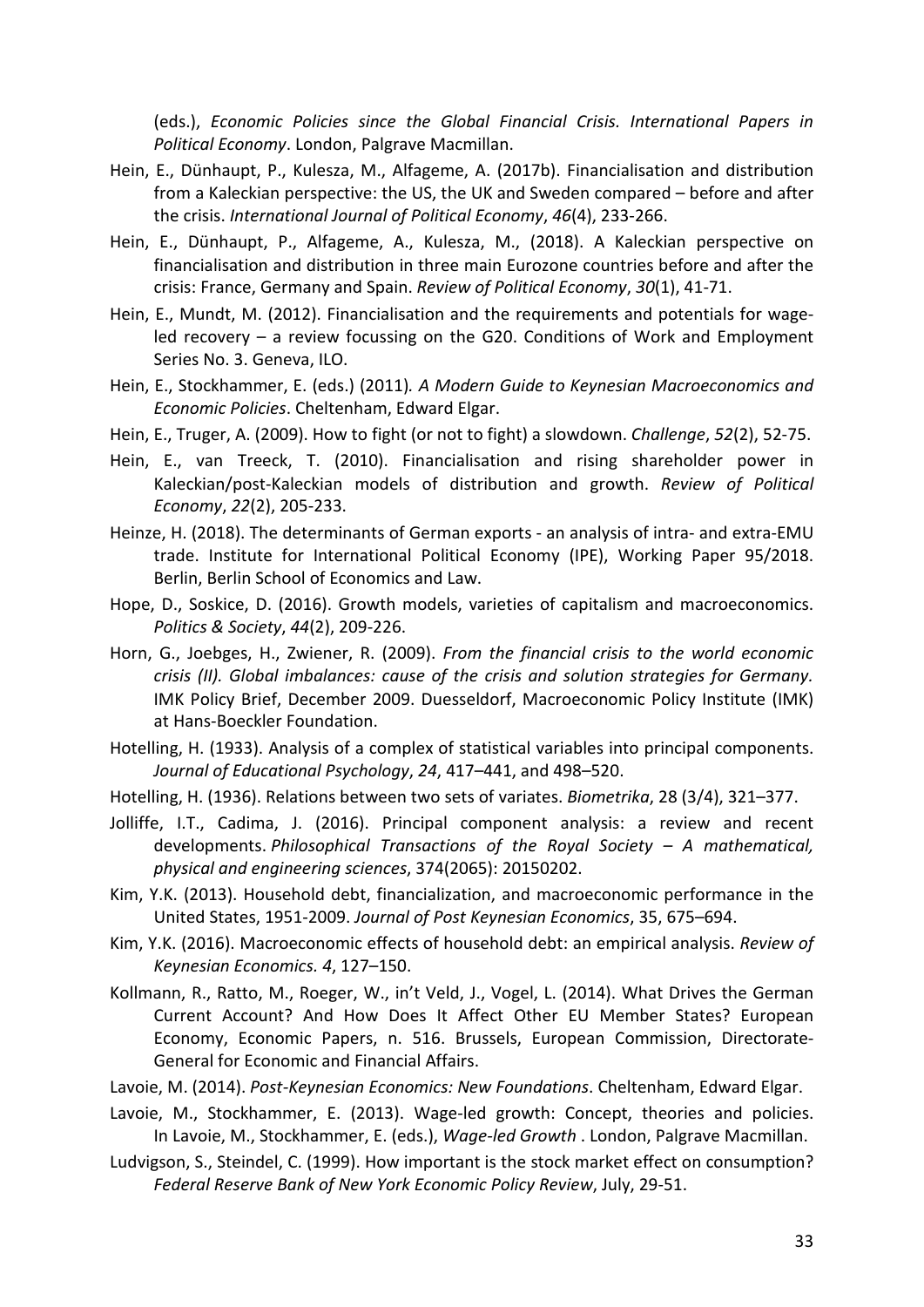Martin, C.J. (2016). Economic prosperity is in high demand. *Politics & Society*, *44*(2), 227-235.

- Mehra, Y.P. (2001). The wealth effect in empirical life-cycle aggregate consumption equations. *Federal Reserve Bank of Richmond Economic Quarterly*, *87*(2), 45-68.
- Nelson, K. (2010). Social assistance and minimum income benefits in old and new EU democracies. *International Journal of Social Welfare*, *19*(4), 367-378.
- OECD (2004). *Employment Outlook, Chapter 2: Employment Protection Regulation and Labour Market Performance*. Paris, OECD.
- OECD (2008). *Growing Unequal?: Income Distribution and Poverty in OECD Countries*. Paris, OECD.
- Onaran Ö., Galanis, G. (2014). Income distribution and growth: a global model. *Environment and Planning A*, *46*(10), 2489-2513.
- Onaran, Ö., Obst, T. (2016). Wage-led growth in the EU15 member-states: the effects of income distribution on growth, investment, trade balance and inflation. *Cambridge Journal of Economics, 40*(6), 1517-1551.
- Onaran, Ö., Stockhammer, E., Grafl, L. (2011). Financialisation, income distribution and aggregate demand in the USA. *Cambridge Journal of Economics*, *35*, 637-661.
- Orhangazi, Ö. (2008). Financialisation and capital accumulation in the non-financial corporate sector: a theoretical and empirical investigation on the US economy: 1973- 2003. *Cambridge Journal of Economics*, *32*, 863-886.
- Paternesi Meloni, W. (2017). Austerity & Competitiveness in the Eurozone: a misleading linkage. Departmental Working Papers of Economics University 'Roma Tre', n. 223. Rome, University 'Roma Tre'.
- Pearson, K. (1901). On lines and planes of closest fit to systems of points in space. *Philosophical Magazine,* 2 (11), 559–572*.*
- Piore, M.J. (2016). Varieties of capitalism theory: its considerable limits. *Politics & Society*, *44*(2), 237-241.
- Rodrik, D. (1998). Why do more open economies have bigger governments? *Journal of Political Economy*, *106*(5), 997-1032.
- Sapir, A. (2006). Globalisation and the reform of European social models. *Journal of Common Market Studies*, *44*(2), 369-390.
- Šikulová, I., Frank, K. (2013). The Slovak experience with transition to market economy (No. 49). Ekonomický ústav SAV Working Paper.
- Stockhammer, E. (2004). Financialisation and the slowdown of accumulation. *Cambridge Journal of Economics*, *28*, 719-741.
- Stockhammer, E. (2009). Determinants of functional income distribution in OECD countries, IMK Studies 05–2009. Düsseldorf, Macroeconomic Policy Institute (IMK) at Hans-Boeckler Foundation.
- Stockhammer, E. (2010). Income distribution, the finance-dominated accumulation regime, and the present crisis. In Dullien, S., Hein, E., Truger, A., van Treeck, T. (eds.), *The World Economy in Crisis - the Return of Keynesianism?* Marburg, Metropolis.
- Stockhammer, E. (2012). Financialization, income distribution and the crisis. *Investigación Económica*, *71*(279), 39-70.
- Stockhammer, E. (2015). Rising inequality as a root cause of the present crisis. *Cambridge Journal of Economics*, *39*, 935–958.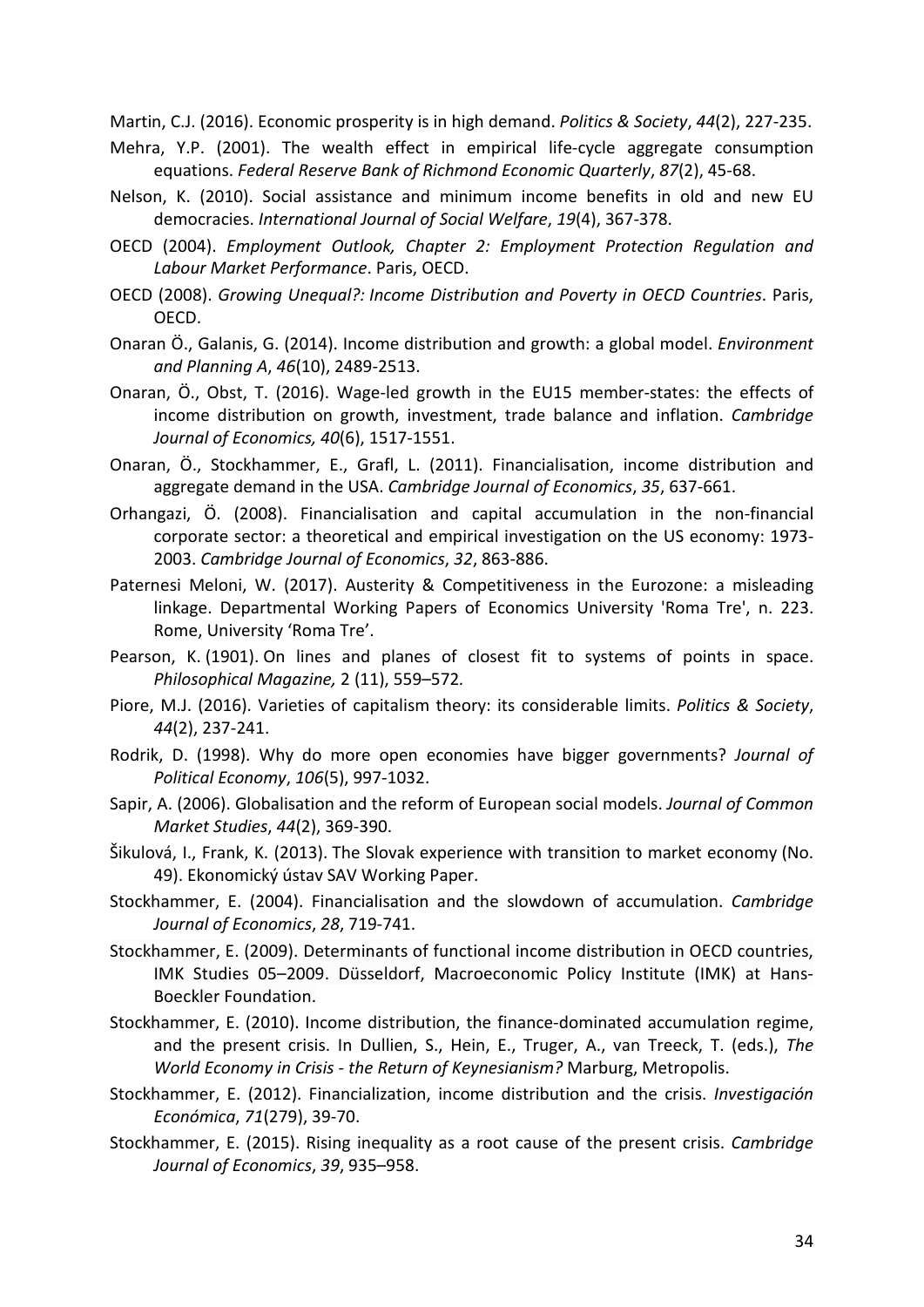- Stockhammer, E. (2017). Determinants of the wage share: a panel analysis of advanced and developing economies. *British Journal of Industrial Relations*, *55* (1), 3–33.
- Stockhammer, E., Hein, E., Grafl, L. (2011). Globalization and the effects of changes in functional income distribution on aggregate demand in Germany. *International Review of Applied Economics*, *25*(1), 1-23.
- Stockhammer, E., Ali, S. M. (2018). Varieties of Capitalism and post-Keynesian economics on Euro crisis. *Wirtschaft und Gesellschaft*, *44*(3), 349-370.
- Storm, S., Naastepad, C.W.M. (2015). Crisis and recovery in the German economy: the real lessons. *Structural Change and Economic Dynamics*, *32*, 11-24.
- Streeck, W. (2016). Varieties of varieties: 'VoC' and the growth models. *Politics & Society*, *44*(2), 243-247.
- Swank, D. (2002). *Global Capital, Political Institutions, and Policy Change in Developed Welfare States*. Cambridge, UK, Cambridge University Press.
- Thorhallsson, B., Kattel, R. (2013). Neo-liberal small states and economic crisis: lessons for democratic corporatism. *Journal of Baltic studies*, *44*(1), 83-103.
- Tomšič, M., Kristan, P., Adam, F. (2008). Between neo-liberalism and neo-corporatism: Estonia and Slovenia in the comparative perspective. *Revija za socijalnu politiku*, *15*(2), 135-150.
- Tori, D., Onaran, Ö. (2017a). The effects of financialisation and financial development on investment: Evidence from firm-level data for Europe. Greenwich Papers in Political Economy 16089. London, Greenwich Political Economy Research Centre.
- Tori, D., Onaran, Ö. (2017b). Financialisation and physical investment: a global race to the bottom in accumulation? Post Keynesian Economics Study Group Working Paper 1707.
- Tori, D., Onaran, Ö. (2018). The effects of financialisation on investment: Evidence from firmlevel data for the UK. *Cambridge Journal of Economics*, *42*, 1393–1416.
- Tridico, P., Paternesi Meloni, W. (2018). Economic growth, welfare models and inequality in the context of globalisation. *The Economic and Labour Relations Review*, *29*(1), 118- 139.
- UNCTAD (2009). *The Global Economic Crisis. Systemic Failures and Multilateral Remedies*. New York, Geneva, UNCTAD.
- van Treeck, T. (2008). Reconsidering the investment-profit nexus in finance-led economies: an ARDL-based approach. *Metroeconomica*, *59*, 371-404*.*
- van Treeck, T. (2014). Did inequality cause the US financial crisis? *Journal of Economic Surveys*, *28*, 421-448.
- van Treeck, T., Sturn, S. (2012). *Income inequality as a cause of the Great Recession? A survey of current debates.* Conditions of Work and Employment Series No. 39. Geneva, ILO.